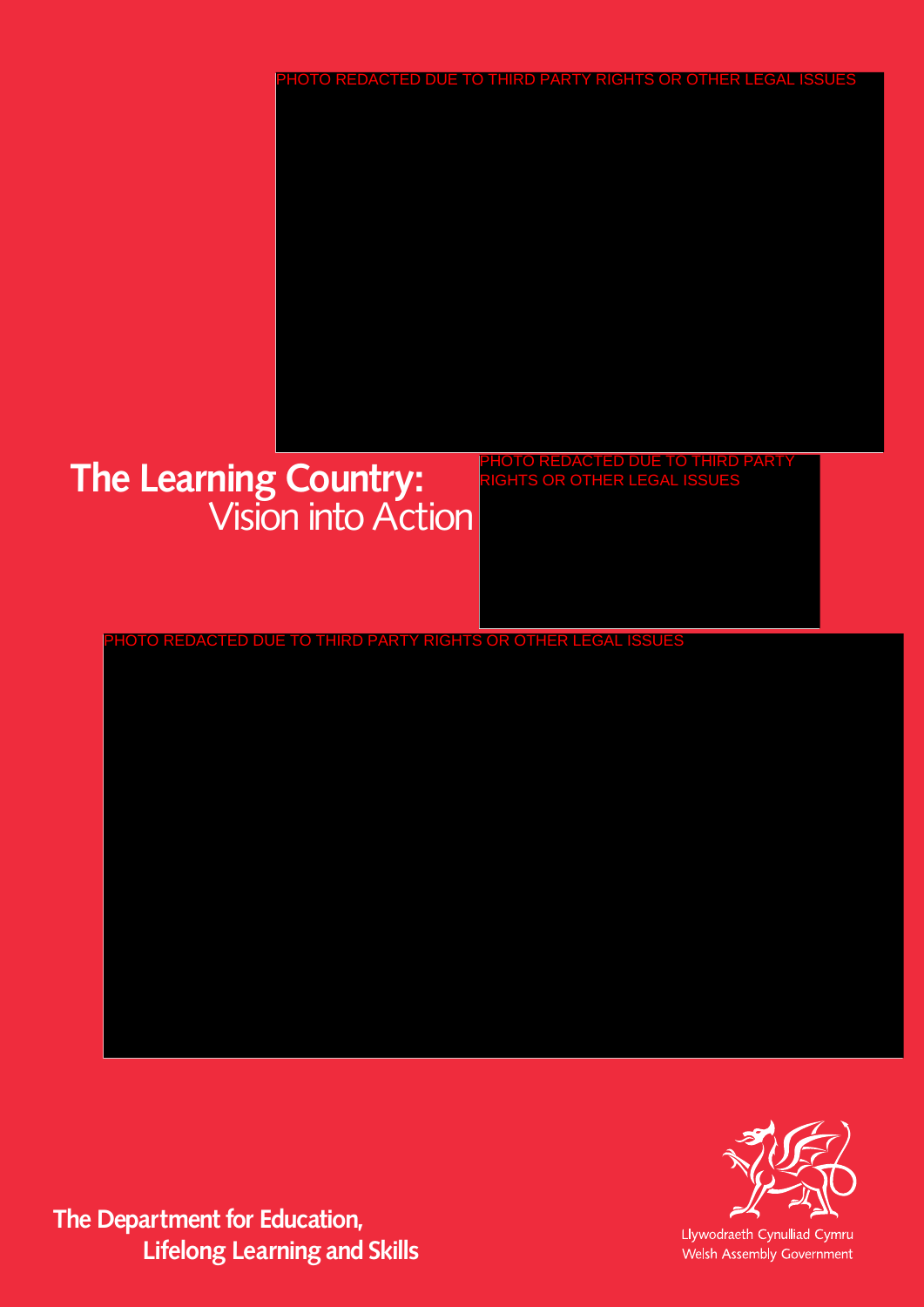# **Vision into Action**  Minister's foreword

# NELSON MANDELA HAS MADE THE FOLLOWING OBSERVATION: ''Vision without action is merely a dream. Action without vision just passes the time. But with vision and action you can change the world.''

When we published 'The Learning Country' in 2001 our intention was to provide a ten-year strategy that would embody vision and action, so that we might transform education and lifelong learning in post-devolution Wales. As this successor document demonstrates, the vision remains constant, although we have used the opportunity to both reaffirm and update it. There is much that we have achieved in the way of actions: but there is also much more to do in the period through to 2010 and beyond. This document sets out, in a new way, our future plans so that they are transparent and show our clear sense of purpose.

Our education system here in Wales is undergoing radical change. By 2010, the increased education and training opportunities in Wales will bear very little resemblance to those available at the advent of the Assembly in 1999. Our aim is to ensure the best possible environment to encourage learning at all stages in people's lives. At each step along the way, these changes have been supported by those working within education in Wales, and as we launch our next big step with this document, I hope we can all take pride in developing this agenda together.

A child born today - let's call her Megan - will have unprecedented new opportunities to develop to the limits of her ability, rather than the limits of the system. Let's look at what her

experience might be. If Megan is part of the new Flying Start programme for babies to three year olds, she and her parents will have dedicated health, education and childcare support to prepare her for the new Foundation Phase to be introduced across Wales for 3-7 year olds in 2008 with its emphasis on active learning. She will eat free healthy breakfasts at school in the morning and the school will provide healthy food throughout the school day.

As she moves up through primary school, she will follow a curriculum which will offer her a rich range of opportunities and experiences. She will be assessed by teachers who will use that assessment to inform Megan's learning and ensure she is given the best possible support in the move to secondary school through statutory transition planning. She may choose to stand for election to the school council or to support the school's eco-committee.

Her education will take place in buildings which will have been extensively refurbished or even replaced over the previous decade. The curriculum that she will follow up to the age of 14 will be built with a focus on the skills that she will need for future success in education and employment.

At the age of 14 Megan will have to make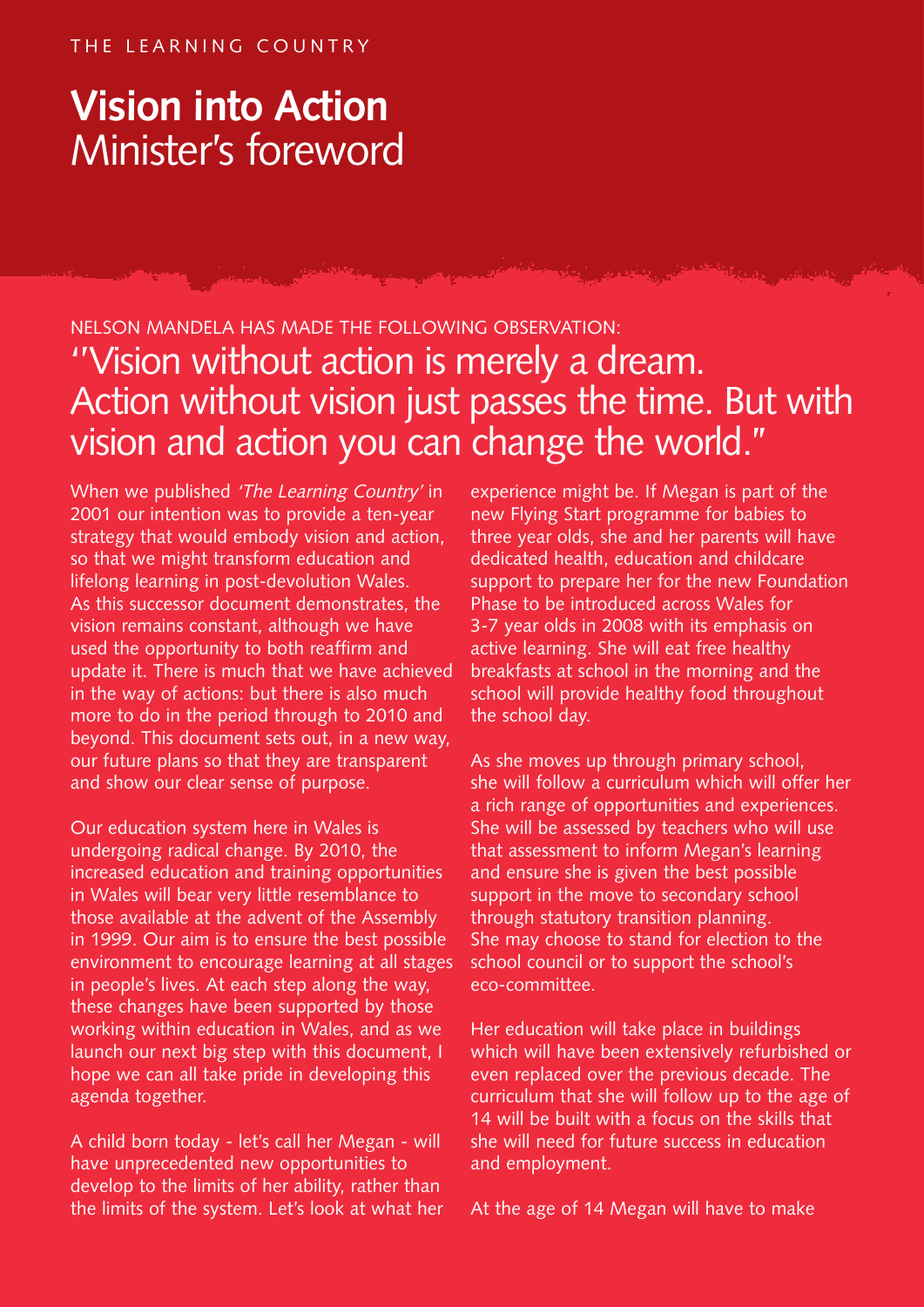

important choices about her future. She will have the chance to follow high-quality courses that will take her either along a traditional route to GCSEs and A levels, or a new vocational learning route that will be well established by this time. Both could lead to study in further or higher education, as well as to high-skilled employment. Megan has already decided, with the support of her learning coach to undertake the vocational route and hopes to do a Modern Apprenticeship in the field of engineering. Whichever route she takes, her achievements will be captured in the Welsh Baccalaureate which will broaden her learning experience and enable her to demonstrate the right skills for university or the world of work.

Whatever the pathway she follows, Megan will be encouraged to participate in full-time education and training until she is at least 19. This will give her the foundation skills that she will need to succeed in the modern economy. Whether she goes on to university then, or later in her life, hopefully she will have gained a passion for learning that will last her for life and will be as much about her enjoyment and wellbeing as her economic security.

I said in my foreword to the original Learning Country document that education and training are of the first importance for Wales. I remain committed to that view and to making Wales a

place where everyone has the opportunity to learn and to prosper. Wales has begun a revolution in education and lifelong learning. Our vision for the future of learners is clear. "The Learning Country: Vision into Action" outlines the strategy and priorities we will be taking forward over the next few years to make that vision a reality.

Vision into Action is also intrinsic to the delivery of our Child Poverty Implementation Plan and we shall drive both strategies with vigour and commitment.

The proposals set out in this document take full account of Making the Connections; and of the strong support that agenda has received from the Beecham Report on public service delivery. Our plans are learner-focused, community oriented and founded upon the collaborative principles which underpin our broader approach to public service improvement for Wales - on which the Assembly Government will be making a further statement shortly in the context of its response to the Beecham Report itself.

 $\Box$ 

**Jane Davidson AM** Minister for Education, Lifelong Learning and Skills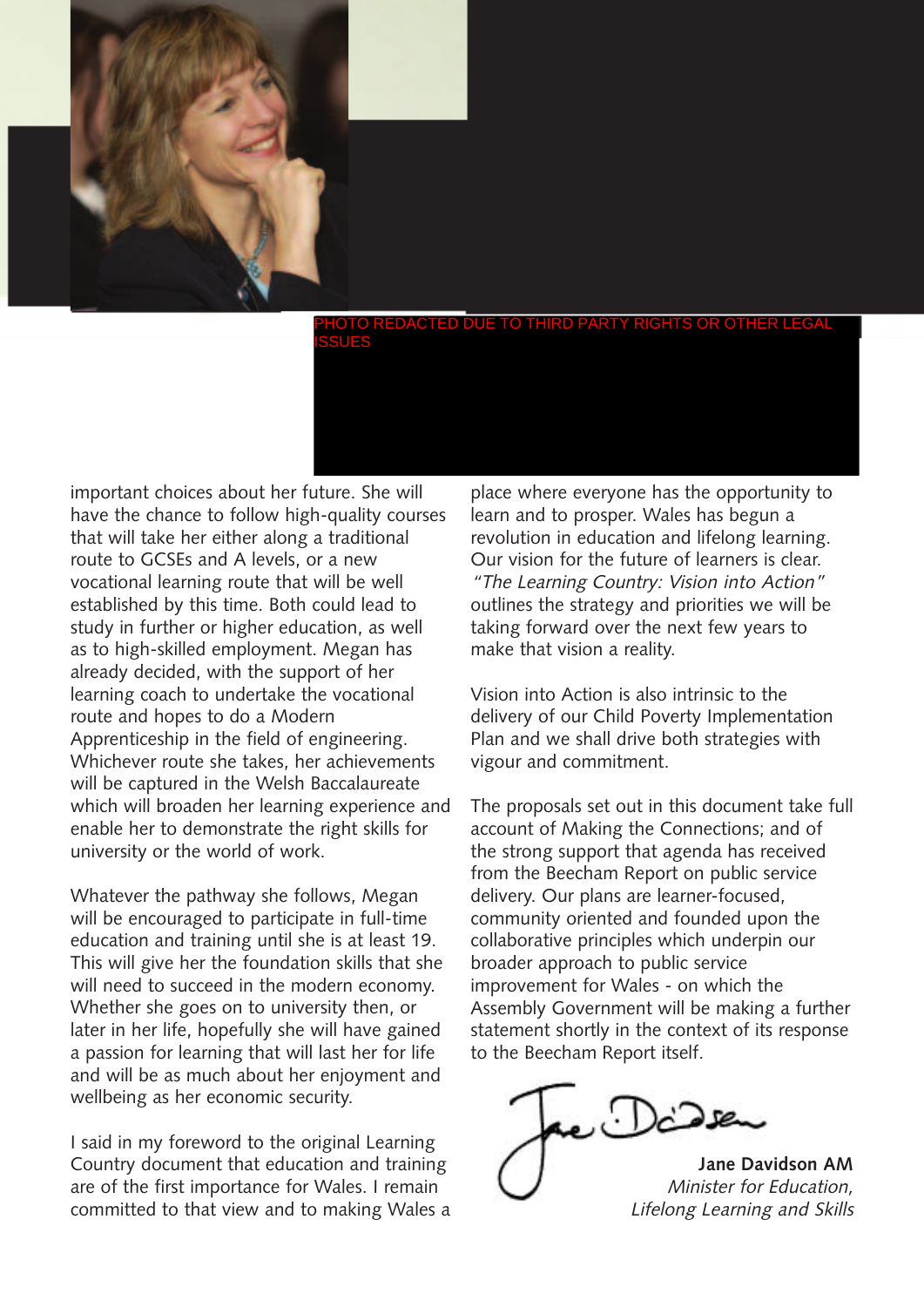# **Early Years and Inclusion**

#### **Outcomes:**

- **• 45 Integrated Children's Centres by 2007**
- **• Free breakfast initiative rolled out to all primary schools that want it by 2007**
- **• Complete the implementation of the Foundation Phase of education by 2011**
- **• Six specialist regional centres for additional learning needs to be established by 2007**

**PHOTO DUE TO THIRD PARTY** RIGHTS OR OTHER LEGAL ISSUES

# **WHAT DOES OUR ANALYSIS AND RESEARCH TELL US?**

- Early and intensive intervention in education and care produce benefits for the individual and society that are experienced across the lifespan, particularly by the most disadvantaged children
- An early years curriculum based on active learning and including elements of play and assessment for learning, is capable of increasing the engagement, enjoyment and achievement of our youngest children
- All children have the ability to learn and to succeed in education. Through providing for the additional learning needs of pupils, including those with specific learning difficulties and those who are able and talented, we can maximize their achievement
- High levels of health and fitness, including good nutrition, play an important part in the motivation, wellbeing and achievement of learners
- Developing an appropriately qualified and welltrained workforce is critical to the success of early years education and care

## **WHAT ARE WE CURRENTLY DOING?**

- Taking forward the Flying Start programme for children aged 0-3 living in disadvantaged communities, supported by other complementary programmes including Cymorth, Sure Start, the Basic Skills Strategy, the Parenting Action Plan and the Childcare Strategy – to target the needs of young children and parents and improve outcomes for the most disadvantaged
- Piloting the Foundation Phase for 3-7 year olds in 42 maintained and non-maintained settings across Wales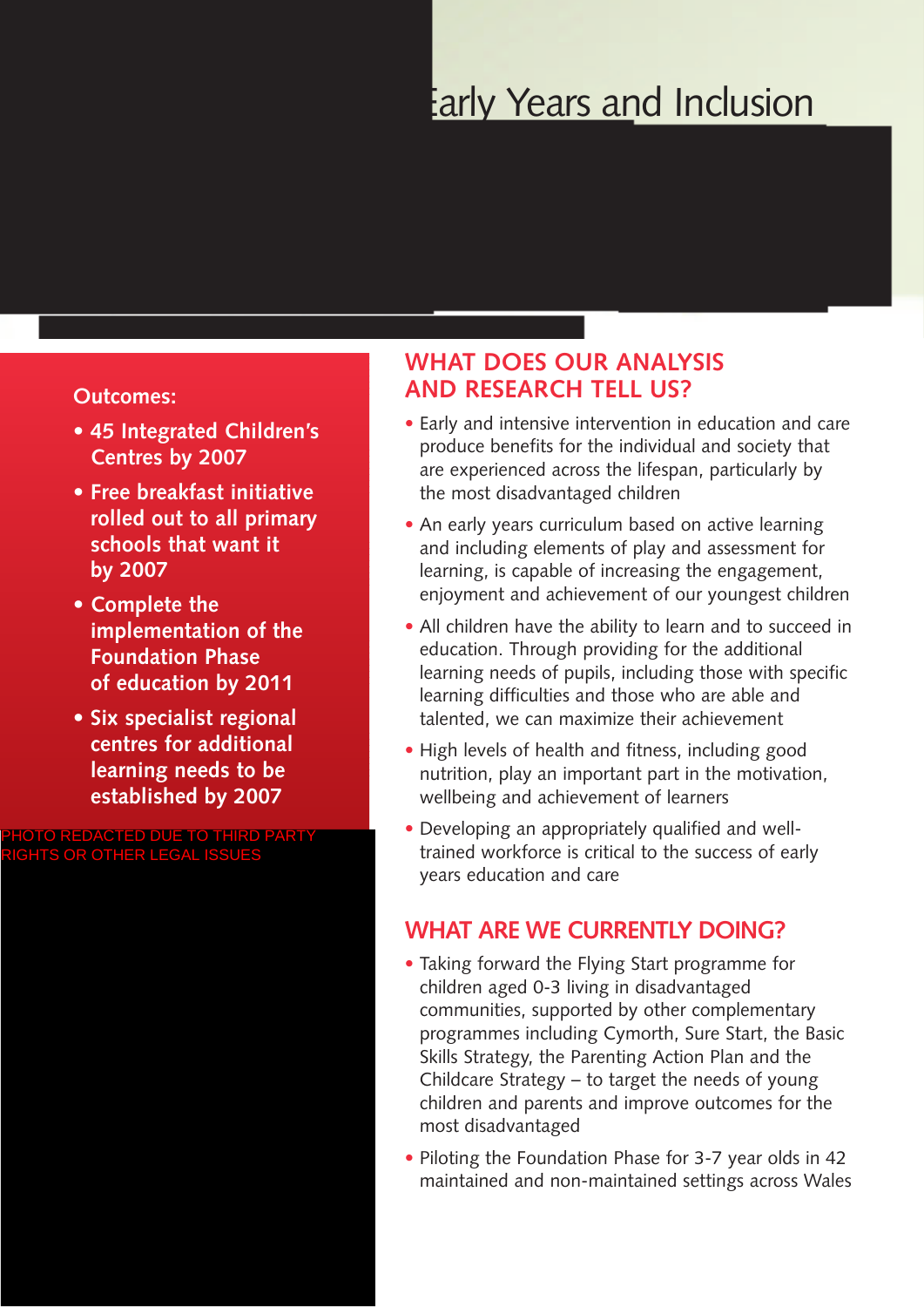#### VISION INTO ACTION **Strong foundations** Early Years and Inclusion

#### PHOTO REDACTED DUE TO THIRD I RIGHTS OR OTHER LEGAL ISSUES

PHOTO REDACTED DUE TO THIRD PARTY RIGHTS OR OTHER LEGAL ISSUES

- Working with Mudiad Ysgolion Meithrin and Trinity College Carmarthen to train early years practitioners to deliver the Foundation Phase through the medium of Welsh. To date 440 have completed their training and a further 300 have enrolled on the programmes
- Developing an Inclusion Policy and Performance Framework for Wales that builds on a whole school and community approach to meeting additional learning needs
- Urging local authorities to use surveys where appropriate to assess the demand from parents for Welsh medium education
- Piloting joint commissioning of services for children and young people with speech, language and communication difficulties
- Promoting regional collaboration to meet the needs of learners with additional learning needs
- Implementing 'Appetite for Life', the proposals of the Assembly Government's Food and Fitness Working Group and seeking to appoint jointly with the WLGA a Nutrition Champion to take forward the agenda
- Supporting all schools to become involved in the Welsh Network of Healthy School Scheme
- Making available free breakfasts to primary school pupils and introducing improvements to food and fitness in schools, such as the introduction of fruit tuck shops, water coolers and playground markings
- Taking forward "Childcare is for Children", our vision of childcare as part of the modern welfare state, available to all parents who

need it and delivered by qualified professionals, dedicated to serving the developmental needs of the children in their care

# **OBJECTIVES**

## **Give young children the best possible start in life**

- Make the services supported by Flying Start available to many more communities over time, based on the evidence of its effectiveness
- From September 2008, roll out the Foundation Phase to all schools and non-maintained early years settings for completion by the end of the 2010/11 school year
- Prepare a workforce development plan with recommendations on actions needed in the next 3-5 years to support the delivery of the Foundation Phase to the quality levels that will be required
- Continue to advocate the take up of the primary school free breakfast initiative
- Ensure that all schools become part of the Welsh Network of Healthy Schools Scheme by March 2010
- Use capital funding from Flying Start to support more integrated centres in disadvantaged areas, bringing together a range of services, including early years education, childcare, play and community development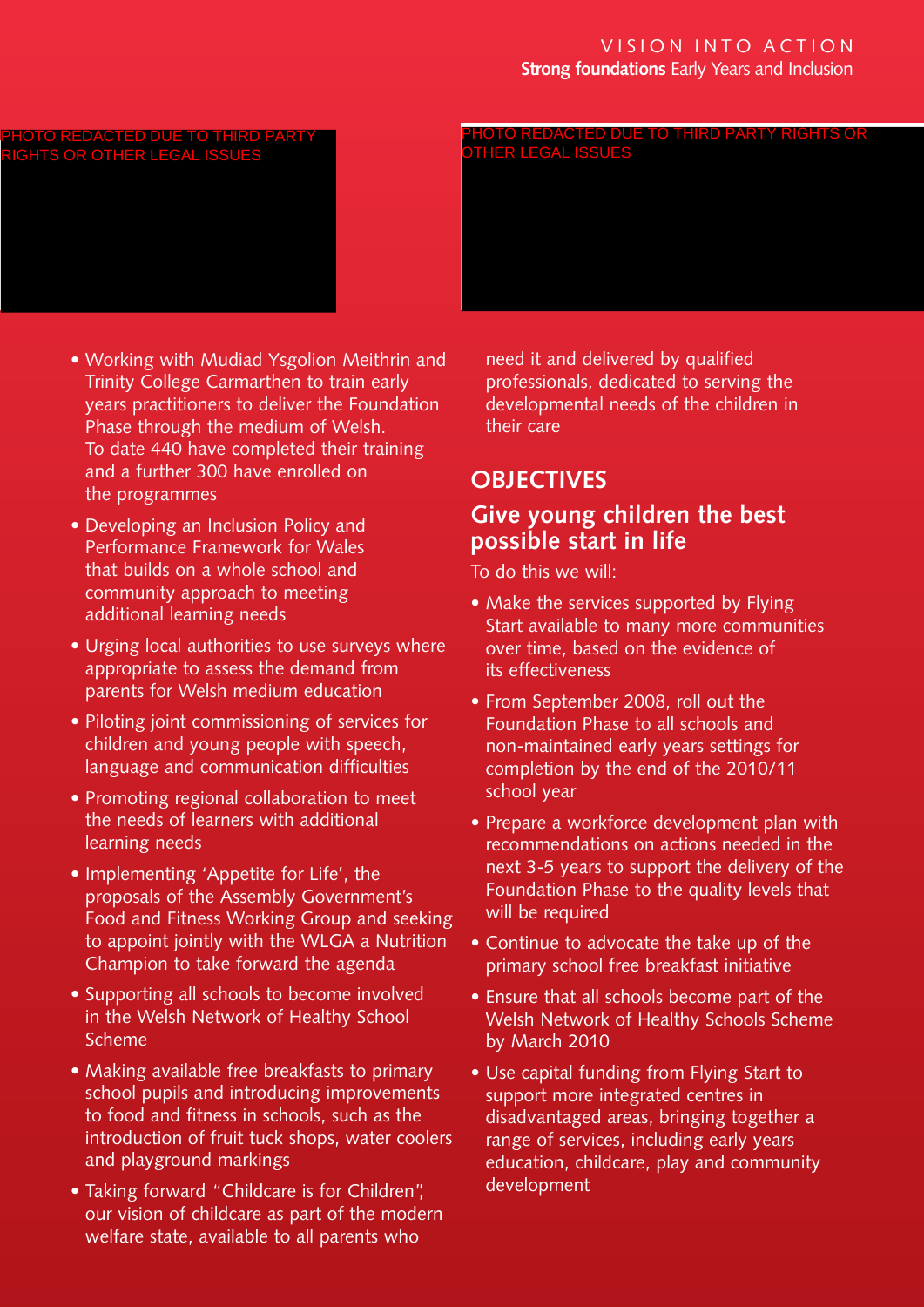#### VISION INTO ACTION **Strong foundations** Early Years and Inclusion

PHOTO REDACTED DUE TO THIRD PARTY RIGHTS OR OTHER LEGAL ISSUES

# **Promote inclusion in education and learning**

- Develop regional provision for children and young people with complex needs, engaging local authorities and Local Health Boards to work more collaboratively to deliver services in accordance with their new duties under the Children Act 2004
- Review the statutory assessment framework for additional learning needs to ensure that individual learners' needs are met effectively
- Ensure that teachers can acquire the necessary skills to work effectively with learners with additional learning needs as part of their initial teaching training and continuing professional development
- Ensure that there is an adequate supply of special needs teachers, educational psychologists, speech and language therapists and other specialists across Wales, working with local authorities to achieve this
- Introduce an action plan in response to the recommendations of the Education, Lifelong Learning and Skills Committee Review of SEN



- Ensure that appropriate quality standards are in place for schools and local authorities to meet a range of additional needs – and take account of the implications for provision in schools, colleges and other settings post-16
- Provide guidance on meeting the needs of pupils with medical needs and on promoting emotional health
- Deliver a strategy for ethnic minority achievement that ensures the needs of all ethnic minority groups, including Gypsies and Travellers, refugee children and asylum seekers are met more effectively
- Deliver an Inclusion Policy and Performance Framework that ensures all learners' needs (including those of disabled children) are met effectively, that teachers and school based support staff have the necessary skills to support a diverse range of needs, that there is equality of access to a range of support services, and that there are robust outcome measures for learners with additional learning needs
- Provide additional support for those learners in the care of the local authority, strengthening the legislative basis for the placement of young people and using the RAISE (Raising Attainment and Individual Standards in Education in Wales) programme to ensure that they are fully supported in their learning, especially during the final two years of compulsory education
- Provide an enriched curriculum and extended learning experiences in recognition that all pupils have a range of abilities, talents and learning needs. In doing so, we will ensure that more able and talented pupils have access to a range of opportunities and challenges to nurture their skills and ensure they reach their full potential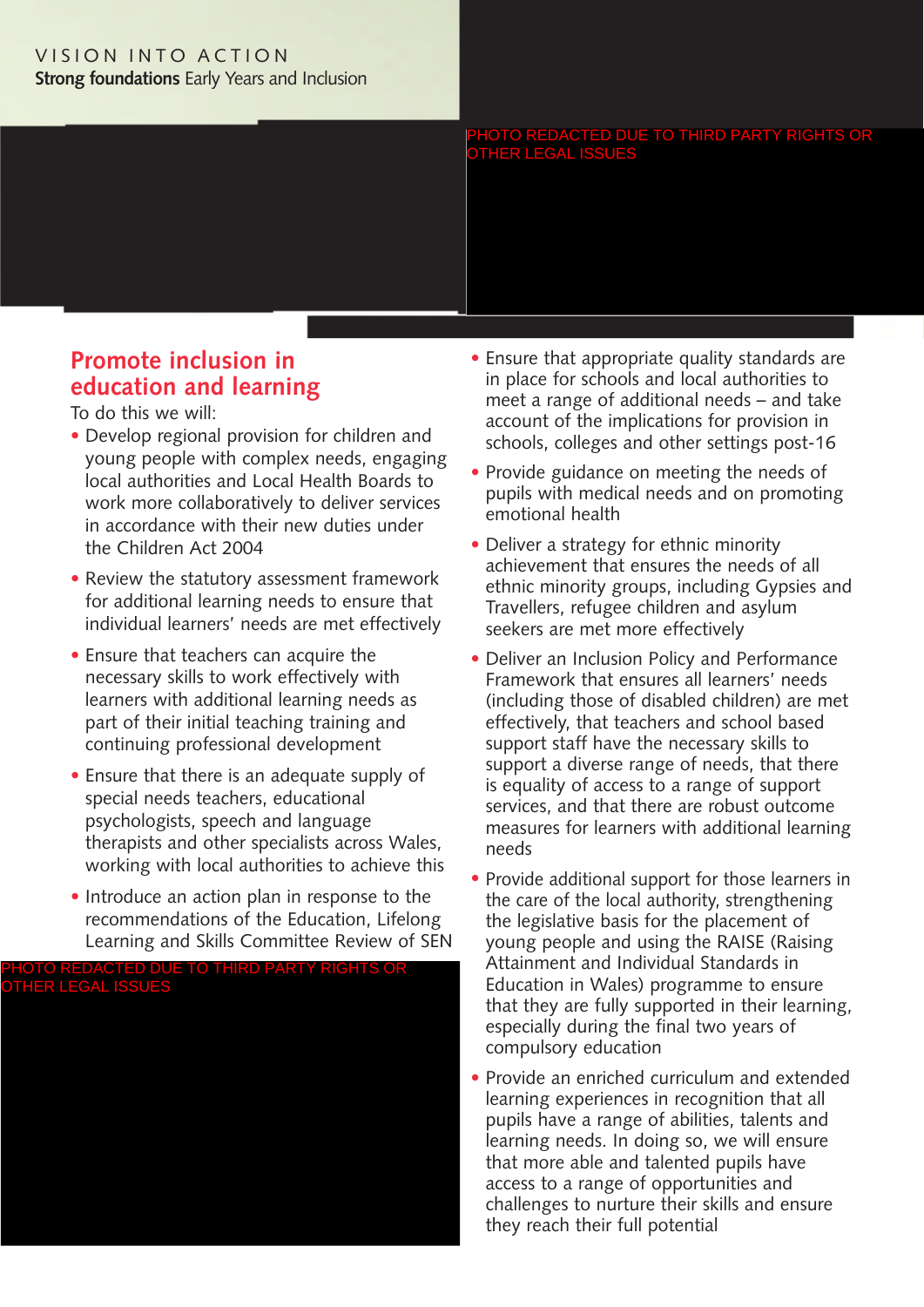## VISION INTO ACTION

# **Schools and Learning**

**The Learning Country vision: We shall ensure that the benefits of improvements are enjoyed by all, in a fully comprehensive system of learning that serves all our local communities well.**

**Outcomes:**

- **• All school buildings to be fit for purpose on the basis of target dates agreed with individual local authorities**
- **• Primary class sizes to be maintained at a maximum of 30 pupils**
- **• Percentage of pupils achieving the core subject indicator (Welsh or English, maths and science in combination) through teacher assessment by the age of 11 to be 80% by 2010 (2007 milestone - 75%)**
- **• Percentage of pupils achieving the core subject indicator through teacher assessment by the age of 14 to reach 65% by 2010 (2007 milestone - 60%)**
- **• Attendance in secondary schools to be at least 93% by 2010 (2007milestone- 92%)**

PHOTO REDACTED DUE TO THIRD PARTY RIGHTS OR OTHER LEGAL ISSUES

# **WHAT DOES OUR ANALYSIS AND RESEARCH TELL US?**

- There are already significant numbers of surplus school places and the number of pupils in education will continue to decline into the next decade, raising issues of how to best organise school provision to ensure high-quality education and the best value for money
- Based on the evidence of assessment at 7 and 11, performance at these ages has already reach levels of attainment which are as good or better as other countries in the UK. By the age of 14, however, that level of performance has not been maintained
- In order to maintain the improvement in standards achieved in our schools it will be necessary to focus increasingly on:
	- pupils who experience disadvantage
	- the relative under-achievement of boys compared to girls
	- the relative under-achievement of some black and ethnic minority pupils
	- pupils who through non-attendance, poor behaviour, bullying and other causes, become disengaged or excluded
	- schools with pupil outcomes which are below the levels which might be expected of them
- Schools with a good learning environment, including high standards of buildings, make a positive impact on learning
- Community focused schools have a positive impact on pupils' learning and attainment, as well as securing better value for public expenditure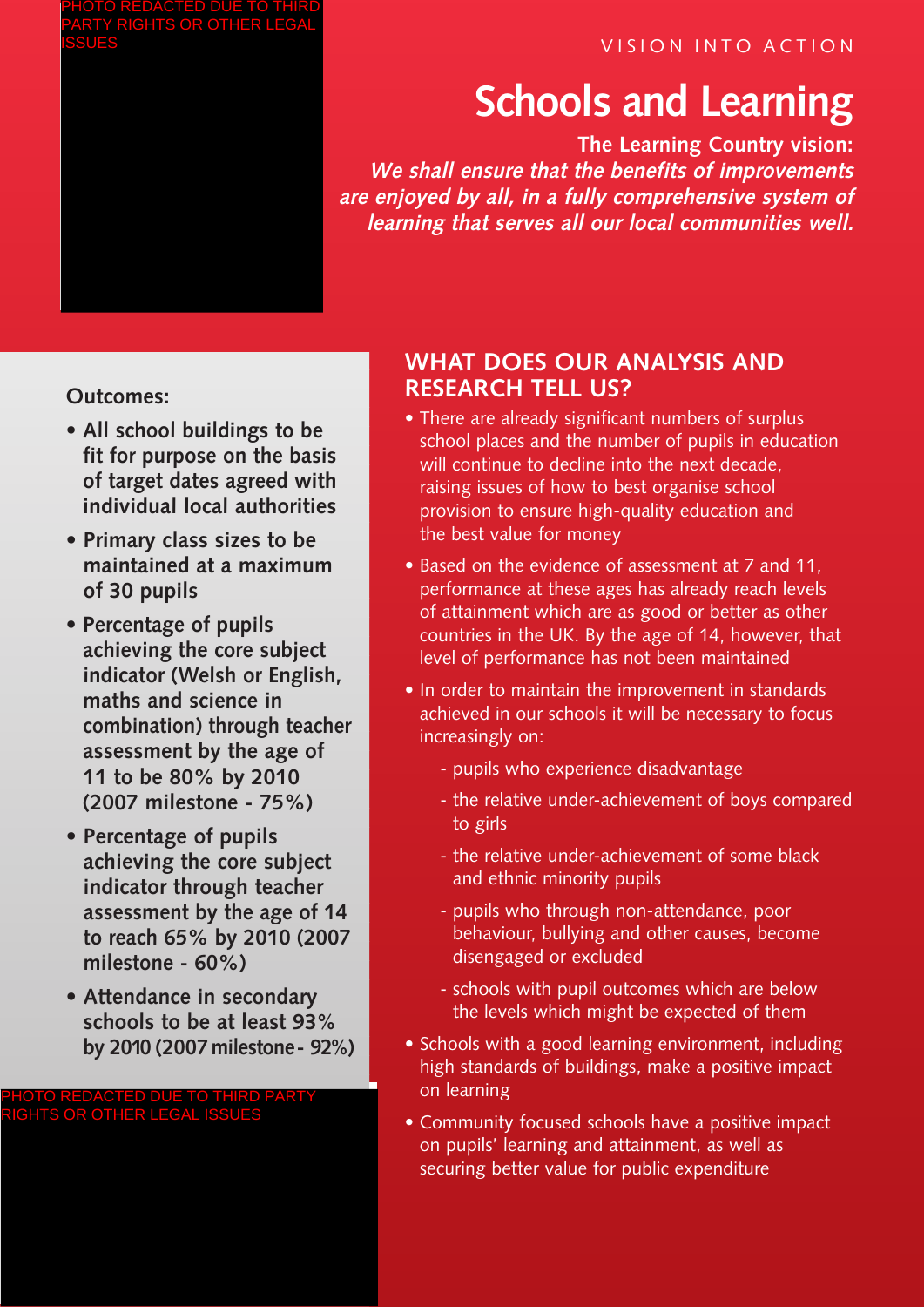#### VISION INTO ACTION **Schools and learning**

REDACTED DU PARTY RIGHTS OR OTHER LEGAL ISSUES

- There is a body of knowledge on how schools can transform themselves using the outcomes of research on school effectiveness and improvement, which should be more widely employed
- A skills-based curriculum for 7-14 year olds would enable the philosophy of the Foundation Phase to be built upon and prepare for the diversified learning pathways young people will follow in their 14-19 education and training
- Pupils often lose continuity and progression in their learning during the transition from primary to secondary schooling
- The effectiveness of the partnership between the Assembly Government, local authorities, schools, business and voluntary sector is fundamental to the success of education policies
- An increasing proportion of parents are choosing Welsh medium education with 8 new primary and 2 new secondary schools opened since 2000

# **WHAT ARE WE CURRENTLY DOING?**

- Introducing targeted and funded programmes such as RAISE to help raise standards of achievement in schools
- Reviewing the curriculum to ensure that appropriate skills development is woven through each Key Stage, so that the curriculum promotes and supports personal development and is responsive to the needs of individual pupils
- Requiring primary and secondary schools

to work together in clusters to provide a suitably broad learning experience and smooth progression between Key Stages 2 and 3

- Implementing our targeted strategy Words Talk, Numbers Count to support pupils who are falling behind in reading, writing or number work
- Developing quality standards for pupils with additional learning needs, including the most able and talented children
- Addressing the issue of pupil non-attendance by improving the quality, accessibility and use of attendance information; giving guidance and support to key stakeholders; and identifying and disseminating good practice
- Reviewing approaches to promoting positive behaviour and high levels of attendance in schools in Wales
- Developing an ICT strategy for schools aimed at realising the potential of ICT to transform teaching and learning and improve organisational effectiveness

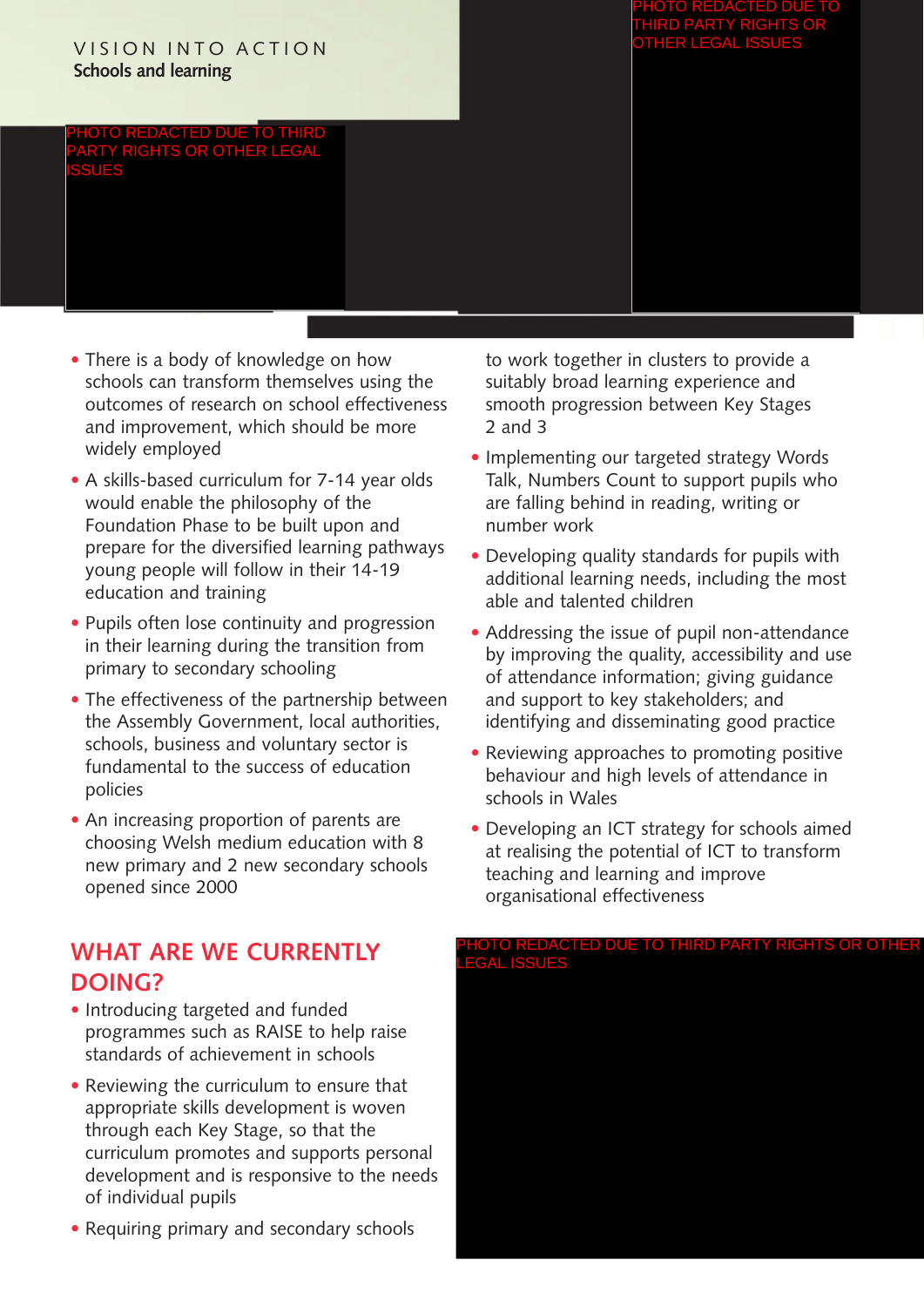#### VISION INTO ACTION **Schools and learning**

OTO REDACTED DUI THIRD PARTY RIGHTS OR OTHER LEGAL ISSUES

- Reviewing the education welfare service
- Providing £6m of capital funding to improve electronic attendance management systems
- Providing increased resources to assist local authorities and voluntary-aided schools to make all school buildings fit for delivery of the curriculum and properly maintained
- Requiring local authorities to develop plans for capital investment in schools which take account of the sharp decline in pupil numbers and the need to invest in schools which are viable, can deliver high-quality education and can provide facilities for community use
- Supporting local authorities to work collaboratively on capital investment programmes, sharing expertise and good practice
- Requiring local authorities to assess demand for Welsh medium schools places in order to ensure that provision matches needs
- Piloting late immersion and intensive language teaching projects through the medium of Welsh
- Piloting modern foreign languages in primary schools
- Tackling bullying by ensuring all governing bodies have bullying policies in place which have been drawn up in full consultation with staff, pupils and parents
- Combating racism in education by providing guidance for class teachers and schools in identifying, recording and dealing with racist incidents
- Developing a Minority Ethnic Achievement

Strategy to assist local authorities and schools to establish a positive school culture and ethos

- Funding the All Wales Schools Programme to address social welfare issues such as substance misuse, community safety, fire safety and financial literacy. The Programme now operates in 97% of primary and secondary schools and from 2006-07 is extending, particularly to engage with disengaged or excluded pupils
- Requiring all maintained primary (excluding infant and nursery), special and secondary schools to have schools councils by November 2006. School councils in secondary schools can nominate 2 members from years 11-13 inclusive to be associate pupil governors on the school's governing body. The governing body must accept such nominations
- Highlighting in guidance to government bodies and headteachers the need for school councils to engage the wider school population to capture and reflect their ideas, opinions and concerns - through class representatives, dedicated school council business discussion time in each class, suggestion boxes, school council web-page and e-mail address, questionnaires, newsletters, school council notice board or other means
- Recognising the crucial role which education at all levels has in helping us achieve the vision and aspirations of Iaith Pawb, our national action plan for a bilingual Wales. Our education system must serve the needs of both our national languages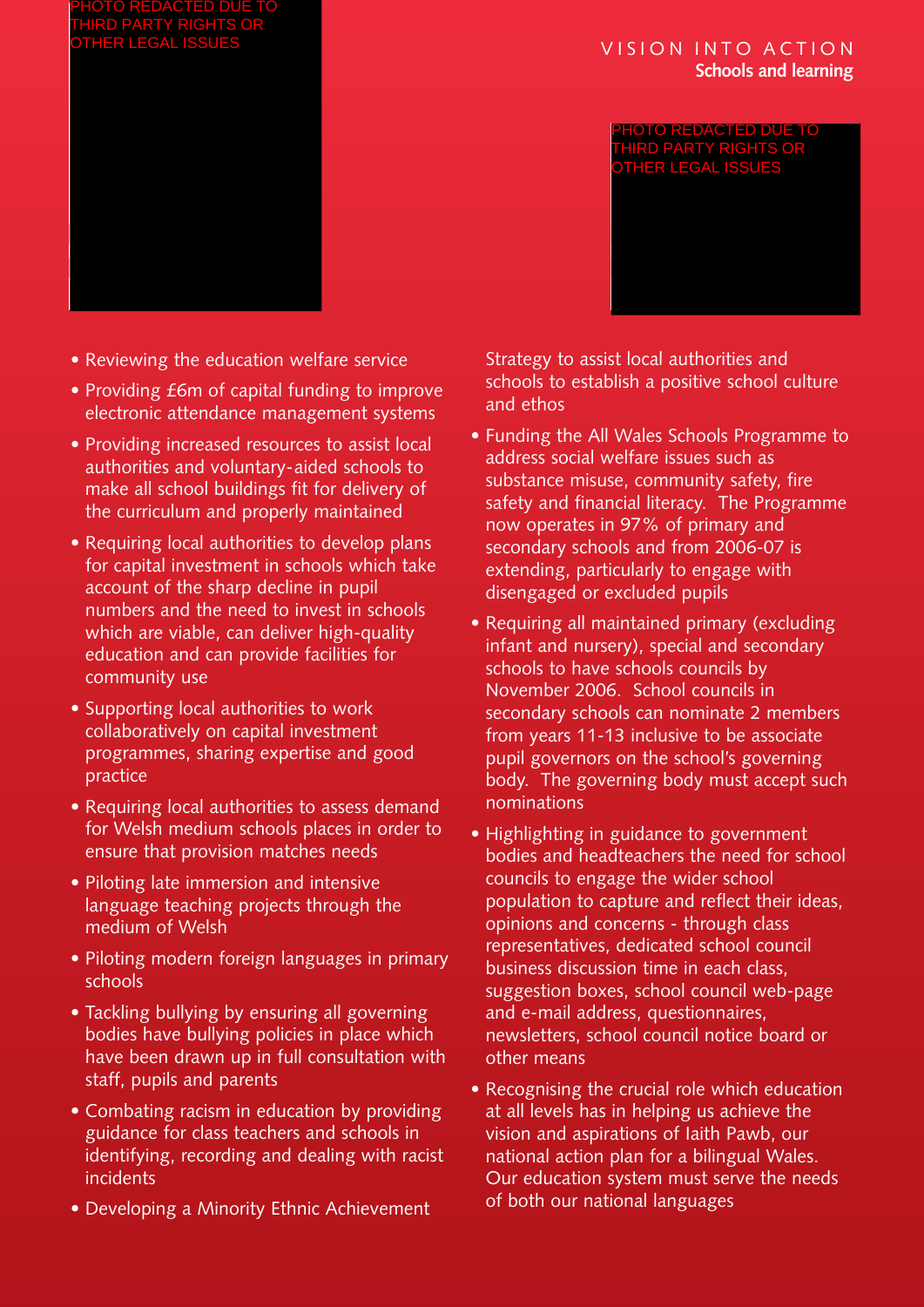#### VISION INTO ACTION **Schools and learning**

PHOTO REDACTED DUE TO THIRD PARTY RIGHTS OR OTHER LEGAL ISSUES

# **OBJECTIVES**

## **Tackle poverty of educational opportunity and raise standards in schools**

To do this we will:

- Raise levels of attainment at the ages of 11, 14 and 16 through intervention targeted on schools where the core subject indicators, and, at GCSE, the average points score, are below national averages and the levels that would be expected set against benchmark information
- Refocus on school improvement so as to narrow the gap in performance - working with local authorities and schools and taking account of existing capacity and expertise in both; the lessons of the Narrowing the Gap project; and the forthcoming requirement under the Education Act 2002 for partnership agreements between local authorities and schools setting out the framework of support to be provided by the authority and the outcomes expected from the school
- Take forward the RAISE initiative to provide additional support for disadvantaged pupils and help to raise their levels of performance
- Improve peer support and challenge between schools to enhance performance in schools facing the most significant difficulties
- Review current approaches to supply teaching and consult local authorities, schools and Estyn on whether these impact on raising standards in schools
- Target improvements in Basic Skills education
- Enrich non-formal learning and help raise standards in basic and key skills as well as in curriculum areas and personal, social and

emotional development by promoting Out of School Hours Learning

- Use the Better Schools Fund to support schools to innovate and develop and share best practice, underpinned by robust evaluation
- Develop an ICT Self Review Framework for Wales which will help schools to assess their own performance in the use of ICT to support teaching and learning against nationally agreed benchmarks
- Use average points score as a wider measure of achievement to support a sharper focus on the needs of the learner and development of skills
- Implement, from September 2008, revised curriculum and assessment arrangements which will promote and support the raising of standards, skills and personal development and assessment for learning
- Review the PSE framework in time for the 2008-09 academic year to strengthen the emphasis on values, rights and responsibilities and personal finance education and to extend the framework to age 16 to 19
- Improve modern foreign language learning in Wales by refreshing the national modern foreign languages strategy "Languages Count" by September 2008, to coincide with the implementation of a revised school curriculum
- Issue guidance to school governing bodies and local authorities under section 176 of the Education Act 2002 which will set out the issues that pupils should be involved in, and how governing bodies and local authorities might go about involving pupils in decisions that affect them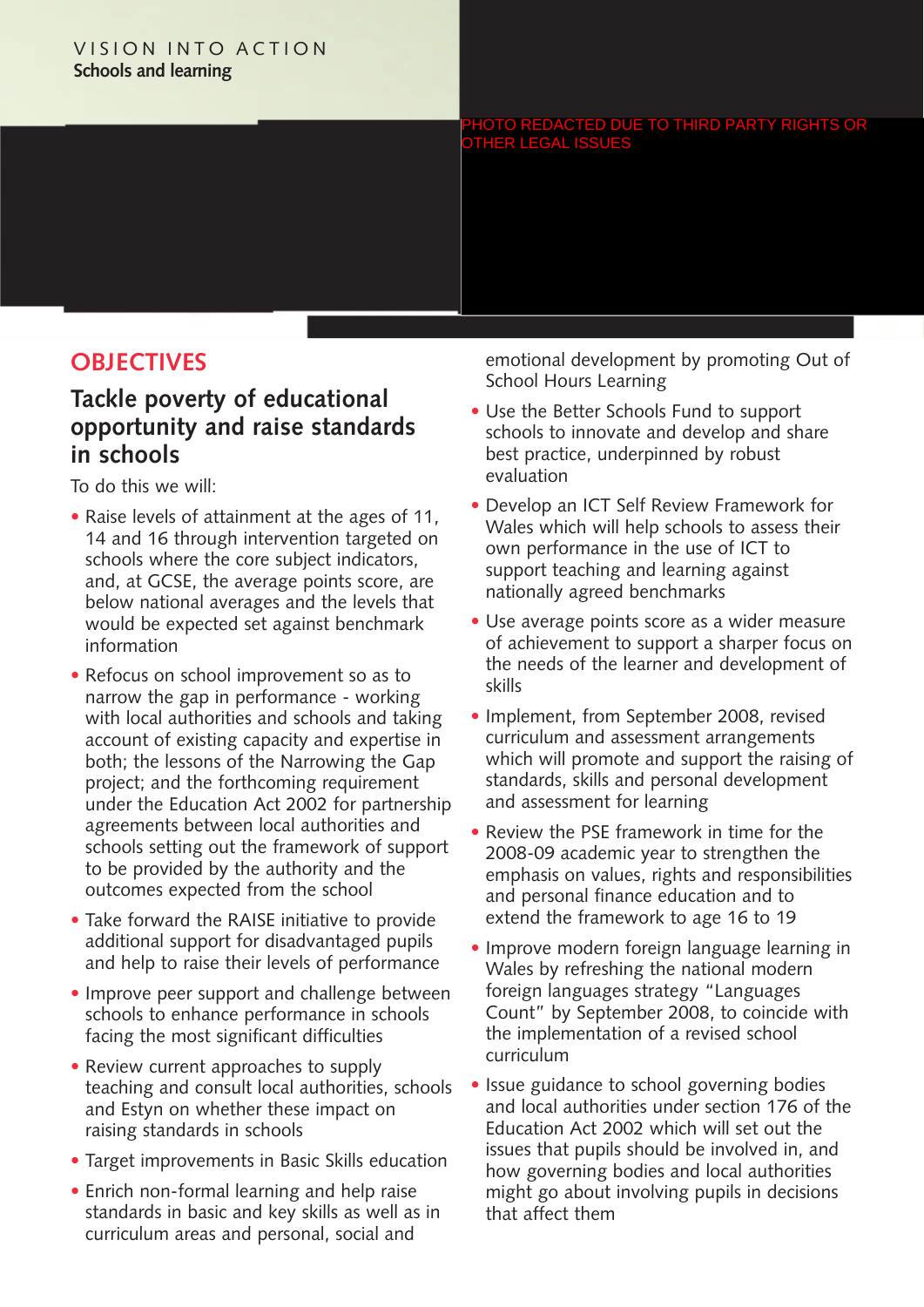#### VISION INTO ACTION **Schools and learning**

PHOTO REDACTED DUE TO THIRD PARTY RIGHTS OR OTHER LEGAL ISSUES

# **Make all school buildings fit for purpose**

To do this we will:

- Promote sustainability and security in the design of new schools and significant refurbishments by requiring local authorities to have regard to the BREEAM standards and to incorporate sprinklers when using Assembly Government grant
- Promote effective procurement and strong project management in the provision of school buildings through collaborative action between local authorities supported by Value Wales
- Provide on average funding of £150m a year to 2009-10 for school buildings; keep under review the progress made by local authorities; consult authorities on the need for investment beyond 2010 and set target dates for individual authorities to reach the fitness target
- Consider developing a link between allocation of funding for capital investment in schools and effective strategic planning by local authorities, based on their asset management plans and their assessment of demand for school places
- Promote schools as a focus for the local community, providing opportunities for out of school hours activities (educational and otherwise) for pupils, their families and the local community, including local voluntary groups; and as a base for other services

# **Ensure that all children are safe at school**

- Introduce legislation to make Criminal Records Checks compulsory across the school workforce in Wales
- Act on the findings of the Estyn survey of vetting practices within schools in Wales
- Introduce new legislation to enable the General Teaching Council for Wales to undertake suitability checks on teachers
- Ensure that the endorsed recommendations of the Children's Commissioner's Clywch Inquiry are implemented including the development of a pupil counselling strategy for schools
- Encourage effective action against bullying, including racially motivated bullying and that which may be motivated by the stigma of poverty and disadvantage, building on the guidance set out in "Respecting Others"
- Ensure that children and young people are able to use the Internet safely and appropriately in schools and raise awareness of good practice in the use of online tools in teaching and learning
- Agree the role of school nurses and develop a flexible model of school nursing in Wales
- Require secondary and primary schools to put Transition Plans in place from September 2007 onwards to promote continuity and progression in learning for pupils moving from Key Stage 2 to Key Stage 3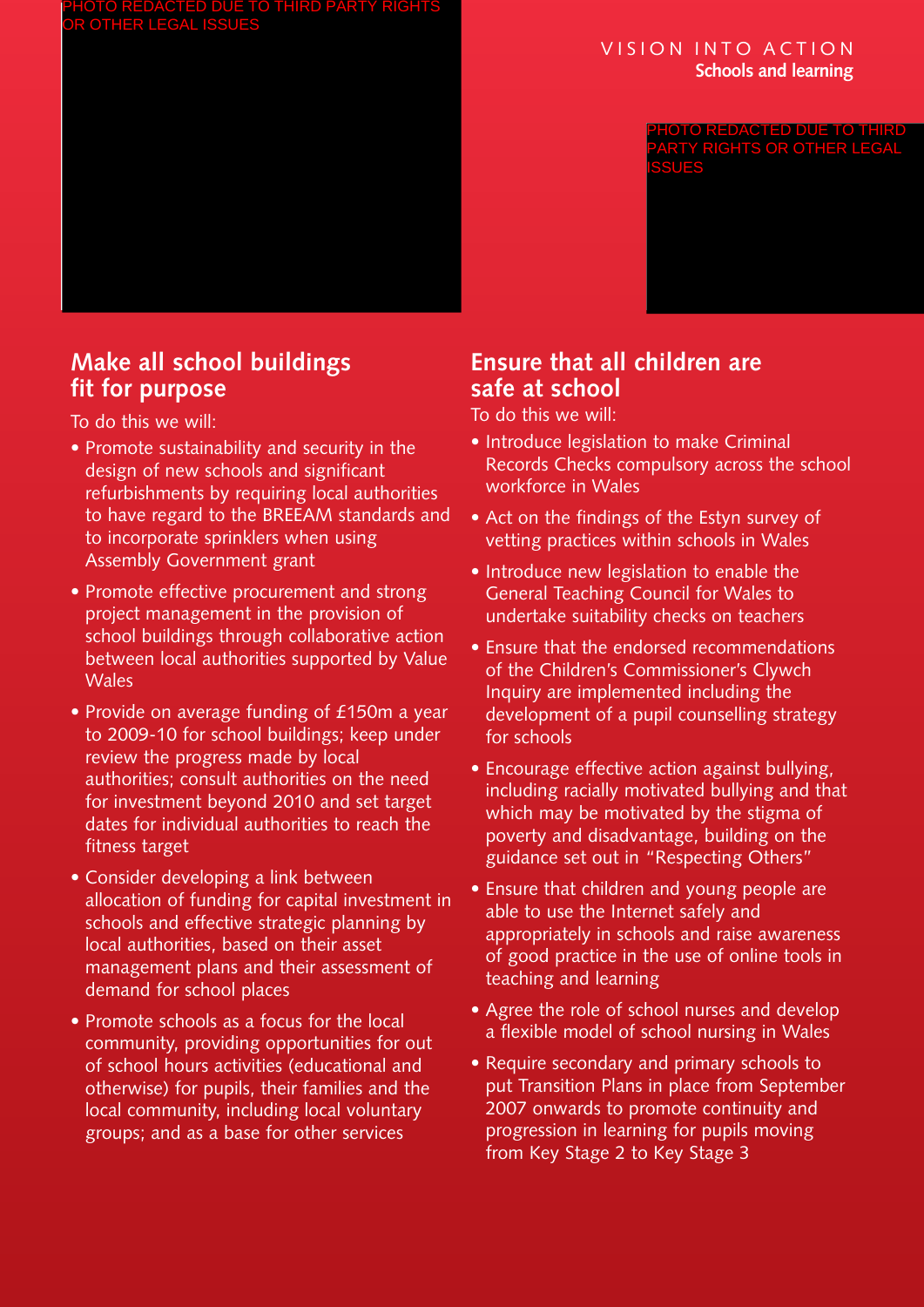#### VISION INTO ACTION **Schools and learning**

CTED DUE TO TH PARTY RIGHTS OR OTHER LEGAL ISSUES

#### DUE TO THIRD PARTY RIGHTS OR OTHER LEGAL ISSUES

# **Encourage good nutrition and healthier lifestyles**

To do this we will:

- Commission Estyn to examine the extent to which schools and local authorities are taking action to improve health, nutrition and fitness as an adjunct to lifting educational attainment overall
- Appoint jointly with the WLGA a Champion to ensure that the recommendations of the report by the Food in Schools Working Group – Appetite for Life – are fully implemented

# **Promote the Welsh Language**

To do this we will:

- Extend immersion and intensive language teaching pilot projects which will give pupils access to a greater range of subjects through the medium of Welsh
- Develop targeted measures to address the challenges associated with issues of linguistic continuity
- Continue to support the development of Welsh-medium and bilingual classroom resources
- Work with awarding bodies and others to extend the range of qualifications, particularly vocational qualifications, available through the medium of Welsh
- Address the drift from Welsh first language to Welsh second language in the transition from primary to secondary school
- Increase the proportion of NGfL Cymru resources available in Welsh

#### TO THIRD OTHER LEGAL ISSUES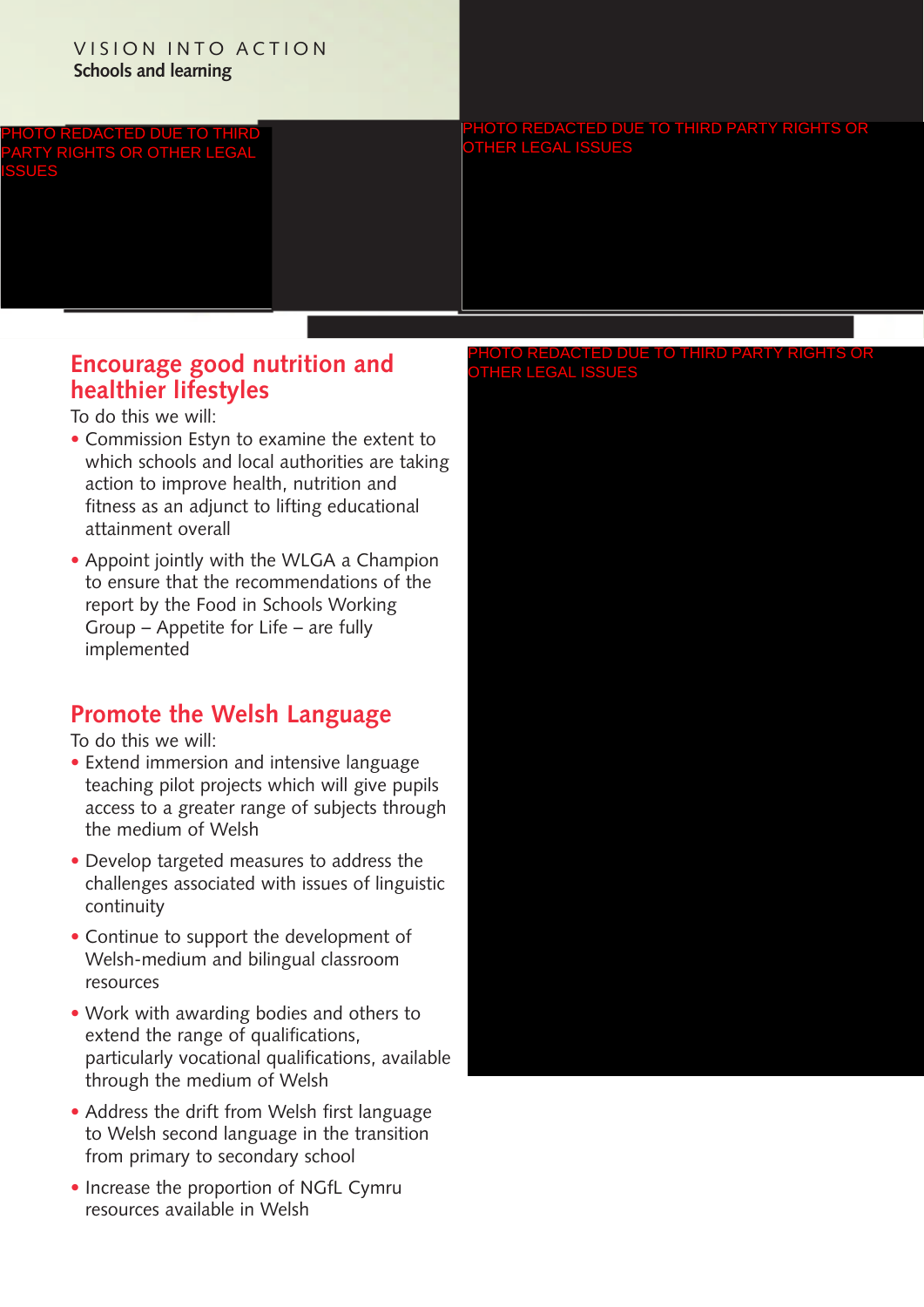VISION INTO ACTION

# **14-19 Learning Pathways and Beyond**

**The Learning Country vision: We want to transform provision for 14 to 19 year olds, so that within an overall curriculum entitlement, artificial barriers are broken down to meet the demands of learning in a new century.**

#### **Outcomes:**

- **• The average points score per 15-year-old pupil for all qualifications approved for pre-16 use in Wales to improve year on year**
- **• The percentage of 15 year olds achieving the equivalent of GCSE grade A\* to C to reach 60% by 2010 (2007 milestone 53%)**
- **• By 2010, no pupil to leave full-time education without an approved qualification**
- **• The percentage of 16-18 year olds in employment, education or training to reach 93% by 2010 (2007 milestone - 90%)**
- **• 95% of young people, by the age of 25, to be ready for high skilled employment and/or further or higher education by 2015**

#### PHOTO REDACTED DUE TO THIRD PARTY RIGHTS OR OTHER LEGAL ISSUES

# **WHAT DOES OUR ANALYSIS AND RESEARCH TELL US?**

- Nearly 50% of our young people who do not attain a level 2 qualification (GCSEs at \*A-C) at the age of 15 often feel that they have 'failed' in education and do not participate in any additional education or training in their immediate futures
- A lower percentage of our 15 year olds attain level 1 (GCSEs at D-G) or level 2 qualifications at the age of 15 than in other areas of the UK
- Young people who are not in education, employment or training at the age of 16 or 18, become disengaged and attain poorly during their education: in the future they are likely to be economically inactive and in danger of exclusion from society
- Young offenders aged 11-17 are 3 times more likely to have very poor basic skills than young people of this age in the population as a whole
- Education is the single most important protective factor in preventing offending and re-offending
- One of the major reasons why young people become disengaged from education before the age of 16 and do not stay in education or training after 16, is because of personal problems and/or a lack of advice on their learning and career options
- The availability and take-up by young people of all aptitudes and abilities in vocational learning is very limited
- Collaboration in 14-19 education and training between schools, further education colleges and work-based learning providers is weak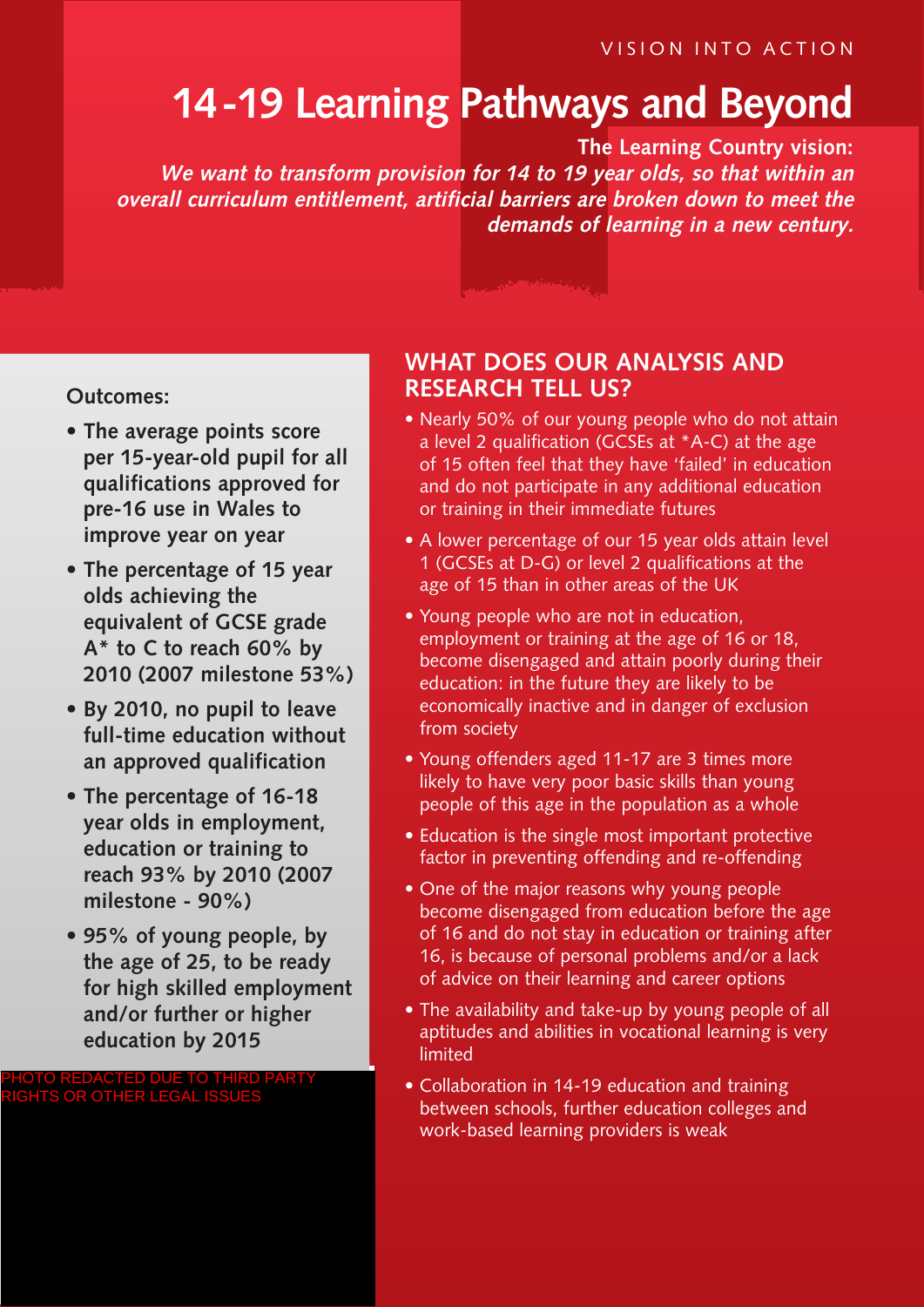#### VISION INTO ACTION **14 to 19 Learning Pathways and Beyond**



- The external evaluation of the Welsh Baccalaureate has recommended the implementation of a staged roll-out at Advanced and Intermediate levels in post-16 education from September 2007
- Professionals other than teachers or FE lecturers, particularly Youth Workers, have a valuable role to play in supporting young people during their 14-19 education and training

# **What are we currently doing?**

- Introducing new opportunities for 14-19 year olds as part of our Learning Pathways programme, to provide them with enhanced choice and flexibility, including attractive vocational offers for all abilities and participation in a wide variety of experiences, with accreditation of learning wherever possible
- Reviewing existing qualifications and developing new qualifications to meet needs of learners, employers and higher education in the 21st century
- Developing the role of Learning Coaches adults who have been trained to help young people understand and develop their study skills and learning styles and make choices which reflect their aptitudes and potential
- Raising the capacity of Learning Coaches to use Welsh as a medium
- Piloting the use of video conferencing between schools and colleges to promote subject specific collaboration, including proficiency in Welsh and teaching other subjects through the medium of Welsh
- Rolling out the Welsh Baccalaureate at Advanced and Intermediate levels in post-16 education and piloting a Foundation level model, alongside the Intermediate model, with 14-19 year olds from September 2007
- Piloting work-focused learning pathways, working very closely with Sector Skills Councils
- Promoting the effective participation of children and young people in decision making on issues which affect their lives
- Working with the Youth Justice Board for England and Wales and other partners to ensure more young people in the criminal justice system can access and benefit from the learning opportunities they need
- Supporting the effective delivery of Extending Entitlement for all 11-25 year olds across Wales
- Piloting counselling approaches to ensure that young people who may be facing difficulties continue with their studies

PHOTO REDACTED DUE TO THIRD PARTY RIGHTS OR OTHER LEGAL ISSUES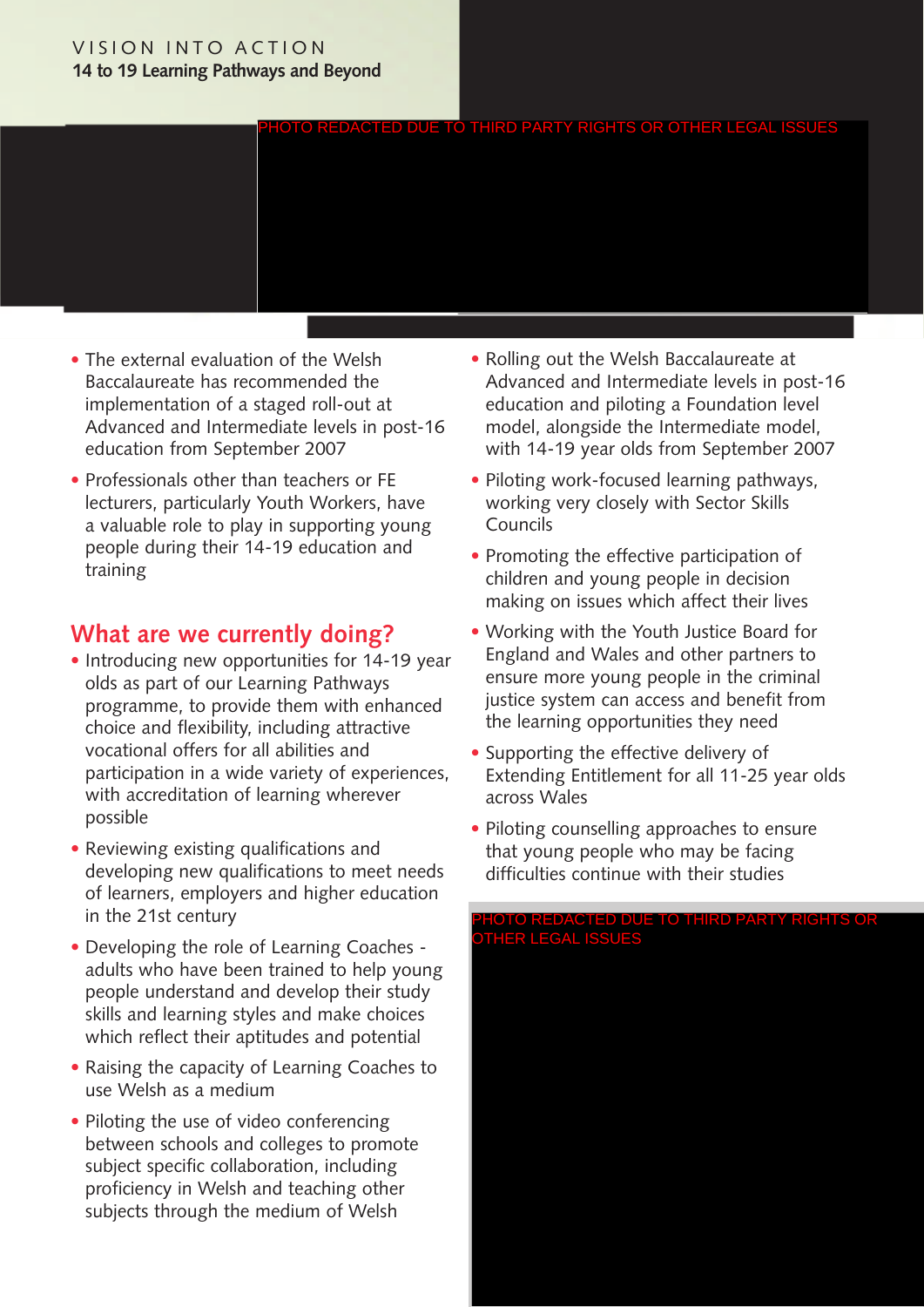#### PHOTO REDACTED DUE TO THIRD PARTY RIGHTS OTHER LEG

#### VISION INTO ACTION **14 to 19 Learning Pathways and Beyond**

# • Complementing support for learners through

- specialist, impartial advice and guidance from Careers Wales, working closely with the learning providers and with Learning Coaches
- Developing an education and training system that offers young people between the ages of 14-19 the highest possible quality provision, whether in schools, further education colleges and work-based learning, or through some combination of these

# **OBJECTIVES**

# **Provide engaging, stimulating, and flexible learning programmes and pathways**

To do this we will:

- Offer a wider range of relevant courses and qualifications and, in particular, a highquality, employer informed, vocational learning route targeted at young people of all abilities, whilst maintaining GCSE, AS/A level and other established courses
- Provide a Learning Core aligned with the Welsh Baccalaureate where wider skills and experiences will be developed, whichever pathway young people follow
- Use the Credit and Qualification Framework for Wales as a tool to ensure that learning achievement is recognised in 'bite sized' chunks where appropriate
- Offer 14-19 year olds a unique blend of support mechanisms to help them in their

learning, their personal lives and in their career choices

- Develop a collaborative approach between providers, supported by robust financial mechanisms to enable our 14-19 Learning Pathways policies to be delivered
- Ensure 14-19 Networks, including local authorities and other learning providers, work together to develop strategic planning and local implementation
- Ensure that a range of learning opportunities, including those of a vocational nature, and access to a Learning Coach are available through the medium of Welsh
- Develop more and better opportunities for young people to access valuable apprenticeship opportunities to create attractive options for individuals

# **Equip young people to be able to respond to changing employment markets**

- Enable all learners to acquire the essential skills needed for employment, working with providers and stakeholders particularly the Sector Skills Councils
- Extend the Welsh Baccalaureate, which brings breadth to studies and develops the Key Skills that are important in employment and learning, to be available to 14-19 year olds from September 2007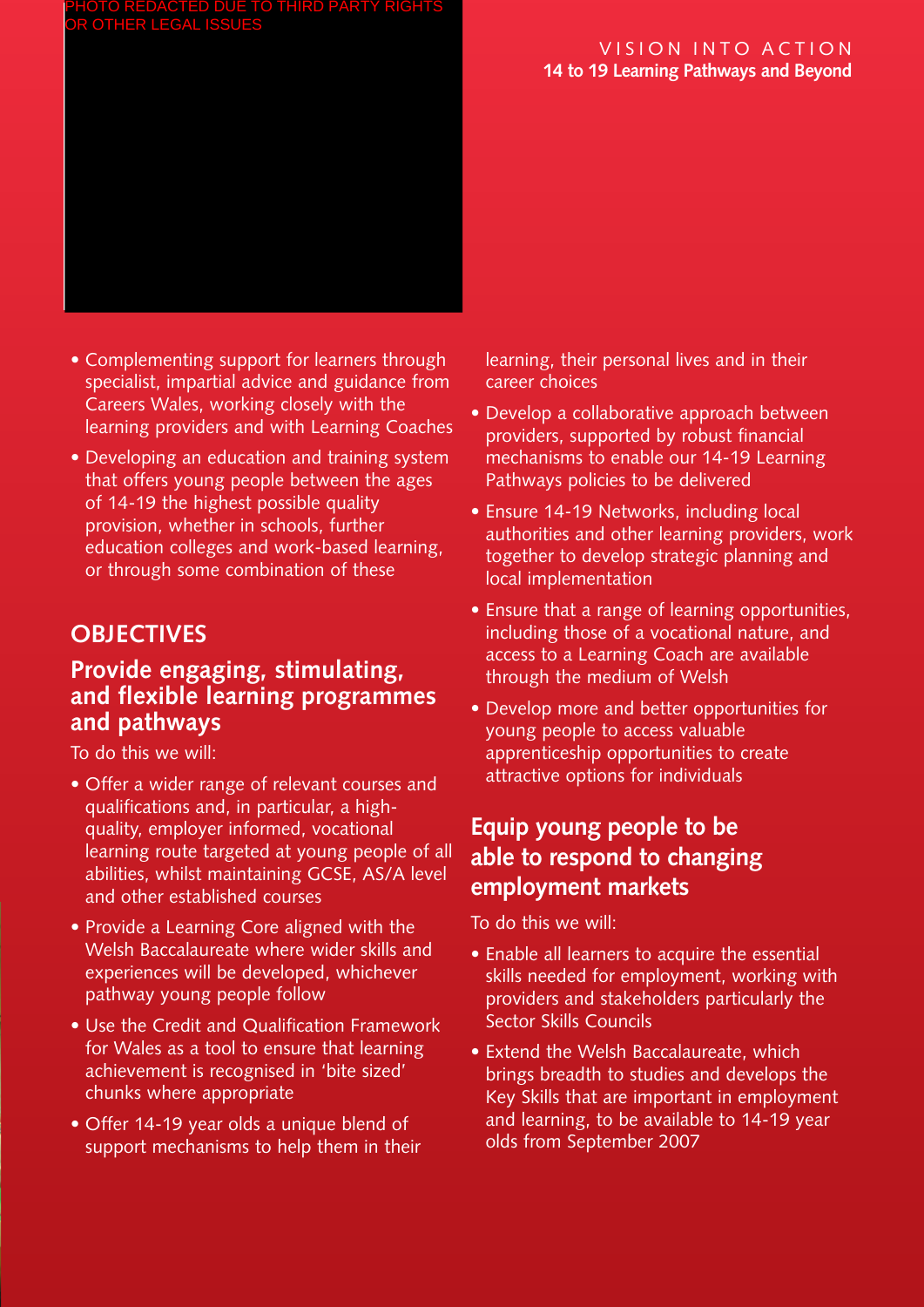#### VISION INTO ACTION **14 to 19 Learning Pathways and Beyond**

#### PHOTO REDACTED DUE TO THIRD PARTY RIGHTS OR OTHER LEGAL ISSUES

- Implement revised A levels from 2008 and revised GCSEs from 2009
- Ensure that Careers Wales continues to provide an all-age service and works with partners to extend services to underrepresented groups – and sets new benchmark requirements to upgrade the quality, relevance, and rigour of its services
- Further enhance Careers Wales Online (www.careerswales.com) as a flexible, allage, fully bilingual, interactive web-based support service to individuals that will enable them to take more control in planning and recording their learning
- Overhaul the partnership systems and arrangements that link Education and Business, taking full account of recommendations from the Vocational Skills Champion for Wales

# **Ensure that services meet the needs of young people**

- Encourage all partners to evaluate their provision, planning and expenditure for young people in the light of their awareness and understanding of young people's needs, gained through each Young People's Partnership, and through the genuine participation of young people in these decisions
- Develop a national youth service strategy to set out our vision for youth work in Wales
- Implement a training and development strategy for youth workers and others working with young people to ensure that the workforce possesses the necessary skills and competencies to work most effectively with young people
- Ensure that young people have the services, support and opportunities to which they are entitled
- Encourage children and young people to participate in decisions about services and provision which affect their lives and more generally in the life and work of their schools and communities
- Ensure that every primary, secondary and special school has a school council in place by November 2006; support adults, children and young people to develop schools which are truly participative, and support Associate Pupil Governors to make an effective contribution to the work of school governing bodies
- Listen to learners and take account of the messages they give us in designing and refining future provision
- Encourage learners and staff to make more use of bilingual learning and coaching materials
- Engage a range of statutory and non statutory agencies in developing opportunities for young people to use the Welsh language outside educational settings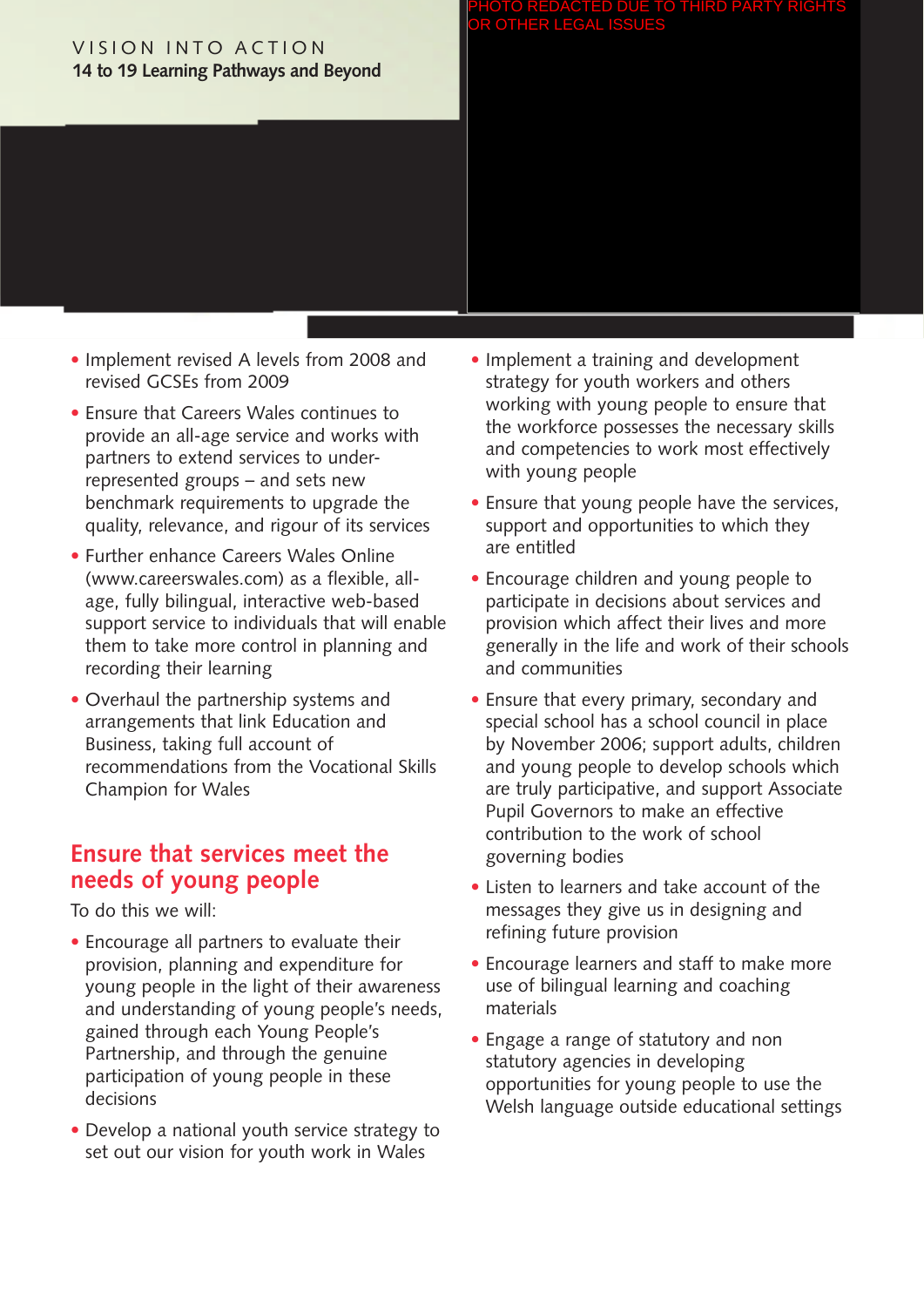VISION INTO ACTION

# **Supporting Practitioners**

**The Learning Country vision: We want to drive up standards of teaching and attainment in all learning settings, valuing and supporting practitioners to achieve this.**

# **WHAT DOES OUR ANALYSIS AND RESEARCH TELL US?**

- We should utilise the vastly increased knowledge we have of how learning takes place and what makes for successful learning and teaching
- Improving the quality of initial training, induction and continuous professional development of teachers and post-16 education and training staff has an important part to play in achieving our goals
- Improvements in learning and teaching pedagogy and in the sharing of good practice can contribute significantly to the raising of standards in education and training
- Effective leadership, at all levels, plays a key role in improving the quality of all education and training
- There has been an exponential growth in the number of staff other than teachers and lecturers, who are involved in supporting learners in education and training
- Improvements are needed in the training, qualifications and continuous professional development of this wider educational workforce

OTO REDACTED DUE TO THIRD PARTY RIGHTS OR OTHER LEGAL ISSUES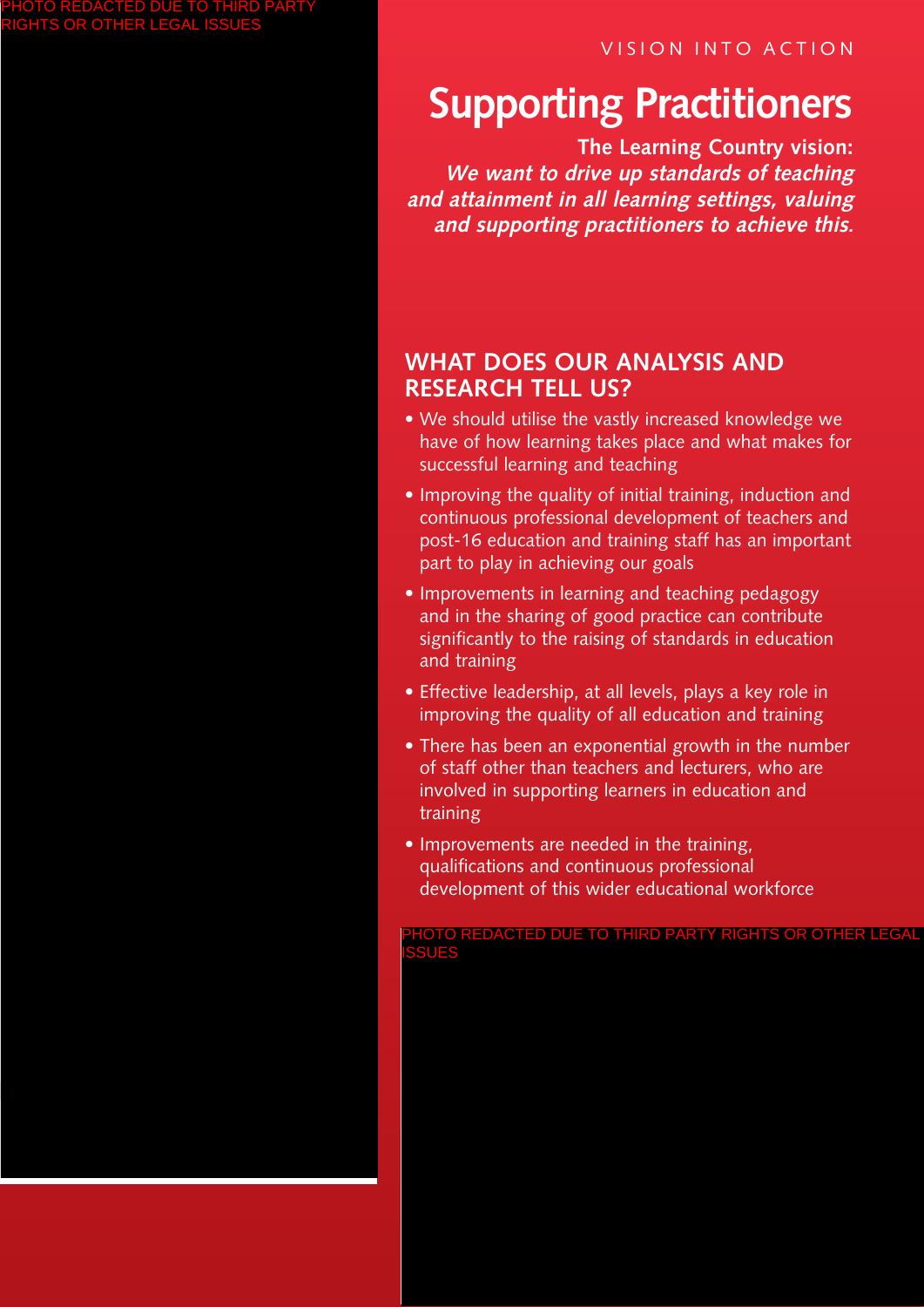#### VISION INTO ACTION **Supporting Practitioners**

# **What are we currently doing?**

- Introduced a Statutory Induction period for all newly qualified teachers in September 2003
- Introduced an Early Professional Development programme for teachers in September 2004
- Providing funding, since 2001/02, through the General Teaching Council for Wales, to support the individual professional development of teachers
- Developing, with the General Teaching Council for Wales, a professional development framework for teachers that will help identify individual development needs by providing guidance on the skills and competencies that can be expected of teachers at different stages and paths in their careers
- Launched the National Headship Development Programme in 2001
- Made the National Professional Qualification for Headship mandatory for teachers aspiring to the role of headship in Wales to recognise and promote effective leadership
- Introduced the School Workload Agreement to help ensure that teachers in maintained schools are able to focus their time on the teaching and learning of their pupils and that the role of school support staff is properly recognised and supported
- Sharing innovative practice in learning and teaching, through the Pedagogy Initiative, launched in November 2005, to enable

practitioners to learn from each other by sharing experience

- Providing a range of Basic and Key Skills support to practitioners through Words Talk, Numbers Count and the key skills Support Programmes
- Using technological and traditional methods to support the sharing and development of innovative practice and collaboration in learning and teaching across Work Based Learning, Community Learning, Further Education and Schools

# **OBJECTIVES Extend and enhance the capabilities of our learning workforce**

To do this we will:

#### **SCHOOLS**

- Implement changes in Initial Teacher Training (ITT) provision via the ITT Change Plan (following the Furlong review of ITT Provision in Wales)
- Task the General Teaching Council for Wales with the continued development of the Professional Development Framework, exploring the concept and applicability of Chartered Teacher status
- Refresh the National Headship Development Programme in Wales, taking into account the outcomes of the five-yearly review and the possibility of introducing structured leadership programmes for those beyond the school setting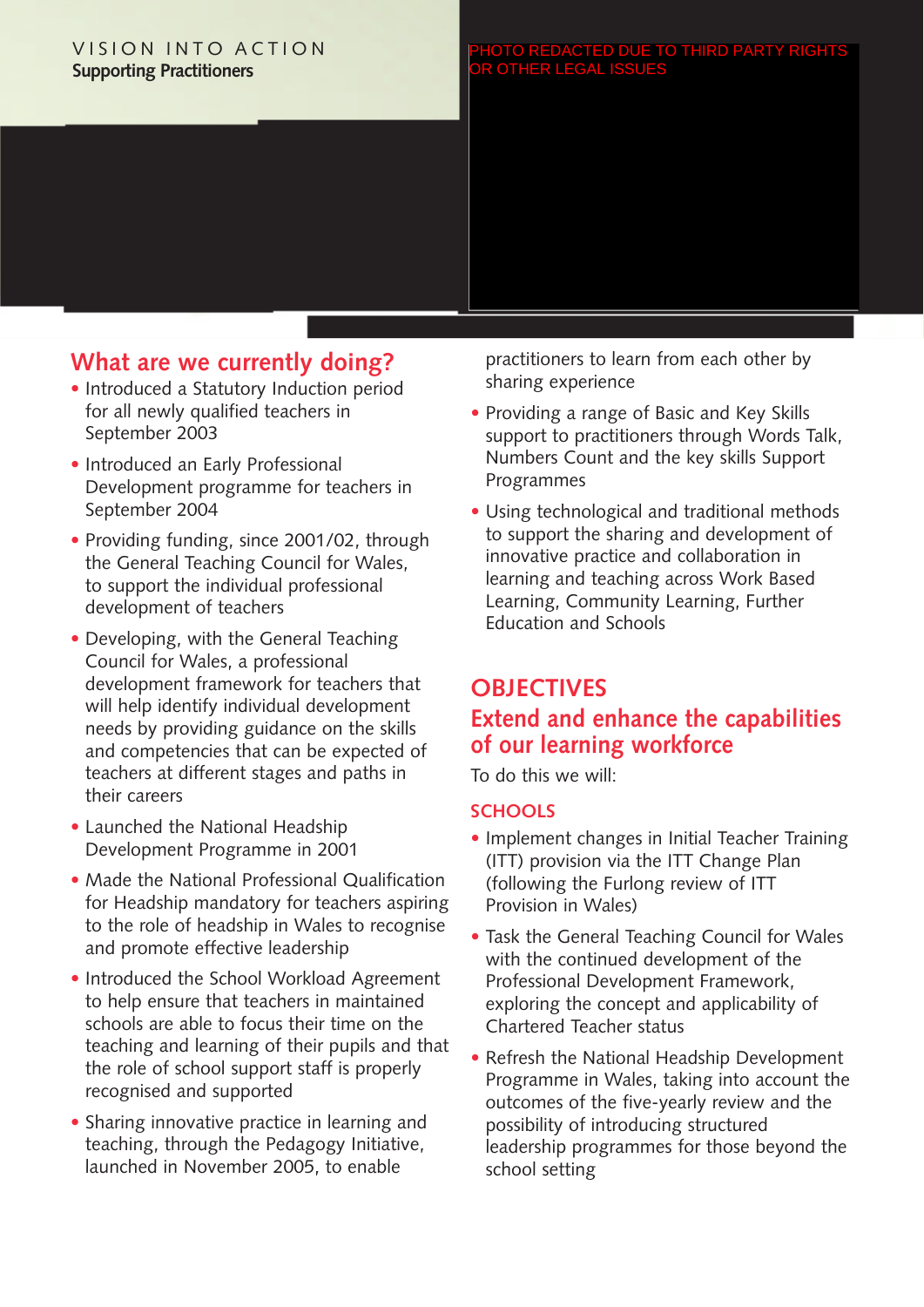#### VISION INTO ACTION **Supporting Practitioners**

#### **ALL SETTINGS**

- Develop and improve flexibility of deployment within and across sector boundaries
- Explore ways of paralleling developments on Induction and Early Professional Development that have been introduced for teachers for other staff within and beyond the school setting

# **Develop the skills and knowledge of our learning workforce**

To do this we will:

#### **SCHOOLS**

- Encourage local authorities to increase their collaborative working to provide high-quality advisory, school improvement and support services for the school workforce
- Provide a bilingual e-learning course for teachers to develop their skills in working with pupils with additional learning needs, working with Higher Education Institutions across Wales to do so
- Ensure a steady supply of specialist staff working with pupils with additional learning needs through the Better Schools Fund
- Support NGfL Cymru to provide online resources for teachers in Welsh and English which are focused on the needs of the Curriculum Cymreig

#### **ALL SETTINGS**

- Develop a five-year strategic plan, based on our pedagogy initiative, to create the expectation that all practitioners in Wales will engage in the most effective learning and teaching, including leading edge research in this important area
- Strengthen the practitioner base in knowledge and application of embedding Key Skills through collaborative student centred learning
- Encourage the development of programmes to accredit and recognise the skills of the wider school workforce beyond teachers and lecturers
- Strengthen the practitioner base in the vital area of literacy and numeracy through our Basic Skills Strategy Words Talk, Numbers Count
- Continue work on enhancing the Welsh Medium Incentive Supplement Scheme and consult on a revised scheme offering greater support for the trainees, institutions and schools involved
- Promote a Welsh Language Sabbaticals scheme for primary and secondary school teachers and for FE practitioners and providers and consider its application to school support staff. We will develop a similar scheme for practitioners who are engaged with the Foundation Phase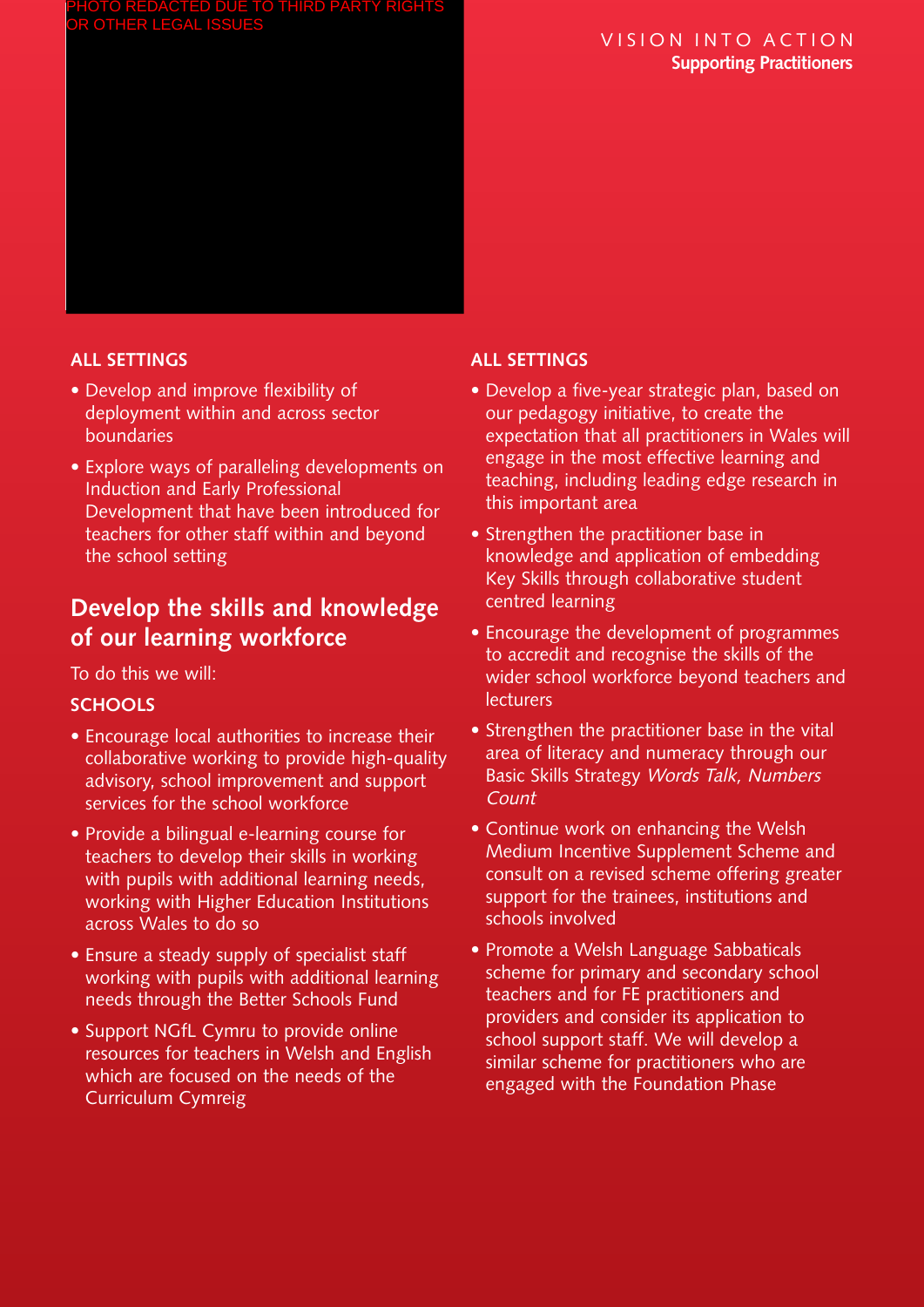#### VISION INTO ACTION

# **Beyond Compulsory E**

#### **Outcomes:**

- **• The percentage of working age adults with level 1 or above basic skills in literacy to be 80% by 2010**
- **• The percentage of working age adults with level 1 or above basic skills in numeracy to be 55% by 2010**
- **• The percentage of adults of working age with a qualification equivalent to level 2 or above to be 70% by 2010 (2007 milestone - 67%)**
- **• The percentage of adults of working age with a qualification equivalent to level 3 or above to be 50% by 2010 (2007 milestone - 48%)**
- **• The percentage of adults of working age with a qualification equivalent to level 4 to be 30% by 2010 (2007 milestone - 27%**)

# **WHAT DOES OUR ANALYSIS AND RESEARCH TELL US?**

- We are out-performing other countries in the UK in the achievement of Key Skills awards
- Despite improvements, skills and qualifications of working-age adults are still too low
- In certain key growth areas of the Welsh economy there are insufficient workers with the required skills
- Workers who move from level 1 to level 3 qualifications can gain significant improvements in salary levels.
- Improvements are needed in the overall quality of work-based learning
- The overall quality of further education provision is variable
- Provision of post-16 education and training does not always provide young people with an appropriate range of courses and, thereby, contribute to improving participation rates

# **What are we currently doing?**

- Delivering the Skills and Employment Action Plan to improve the levels of skills in Wales and the levels of employment
- Responding effectively to the requirements of the Sector Skills Councils by working to improve skill levels by sector
- Identifying the needs of employers, addressing skills gaps and shortages, identifying barriers to learning and enabling learners and workforces to develop generic skills including basic skills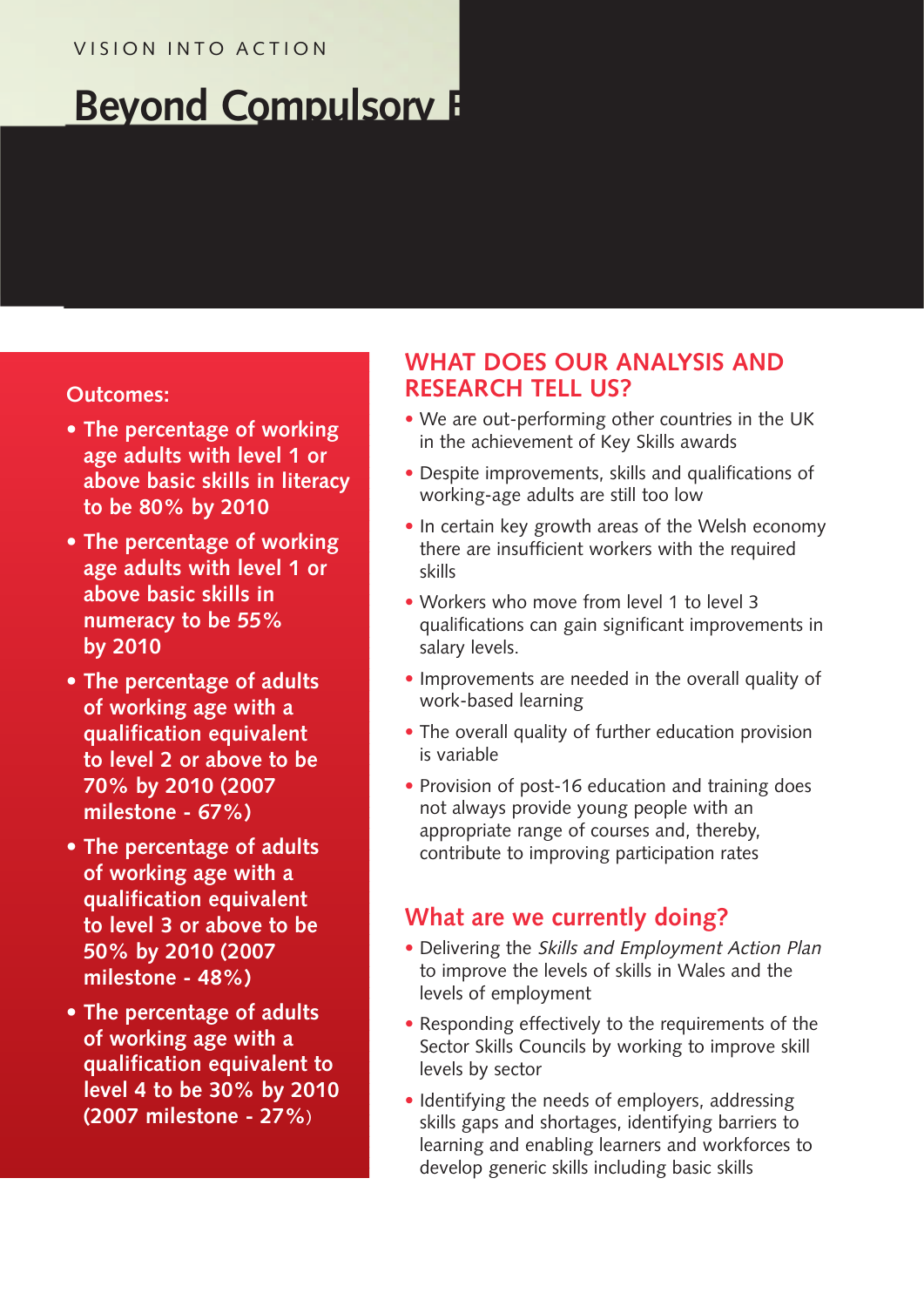#### VISION INTO ACTION **Beyond Compulsory Education: Skills, Further Education and Lifelong Learning**

#### • Targeting weaknesses and strengths that are specific to Wales through strategic sector programmes developed jointly with the Department for Enterprise, Innovation and **Networks**

- Ensuring greater collaboration in the post-16 sector to develop networks of provision embracing sixth forms and other providers
- Taking forward an improvement plan for work-based learning to improve the quality and range of provision, thereby helping to lift families out of poverty and combat in-work poverty
- Developing a strategy for community and adult learning
- Addressing economic inactivity through close joint working with the Department for Work and Pensions, Job Centre Plus and Wales Employment Advisory Panel
- Delivering the three-year, all-age basic skills strategy Words Talk, Numbers Count, launched in April 2005 and supported by funding of more than £40m
- Developing vocational opportunities, teaching and learning resources, e-learning and video conferencing opportunities and increasing capacity in Welsh medium and bilingual provision
- Appointed a Vocational Skills Champion (until April 2007) to work with employers, learning providers and other partners to identify and help tackle the key barriers that are preventing many learners from obtaining the skills and qualifications that employers really need
- Developing integrated 14-19 provider

networks to offer a full range of academic and vocational learning

- Undertaking in-depth reviews of provision, through Geographical and Sectoral Pathfinder projects identifying options for structural reconfiguration, new investment and better partnership working
- Promoting Modern Apprenticeships as a key pathway enabling learners to progress from general education towards their chosen occupation or to higher education
- Seeking to increase the numbers progressing to Modern Apprenticeships through Skillbuild and Foundation Modern Apprenticeships, linking these programmes to the "Combined Apprenticeship" route being developed under 14-19 Learning Pathways
- Introduced a new Workforce Development Programme which provides in-depth support to business, supported by action plans to improve Leadership and Management and to assist more organisations to become Investors in People

#### PHOTO REDACTED DUE TO THIRD PARTY RIGHTS OR OTHER LEGAL ISSUES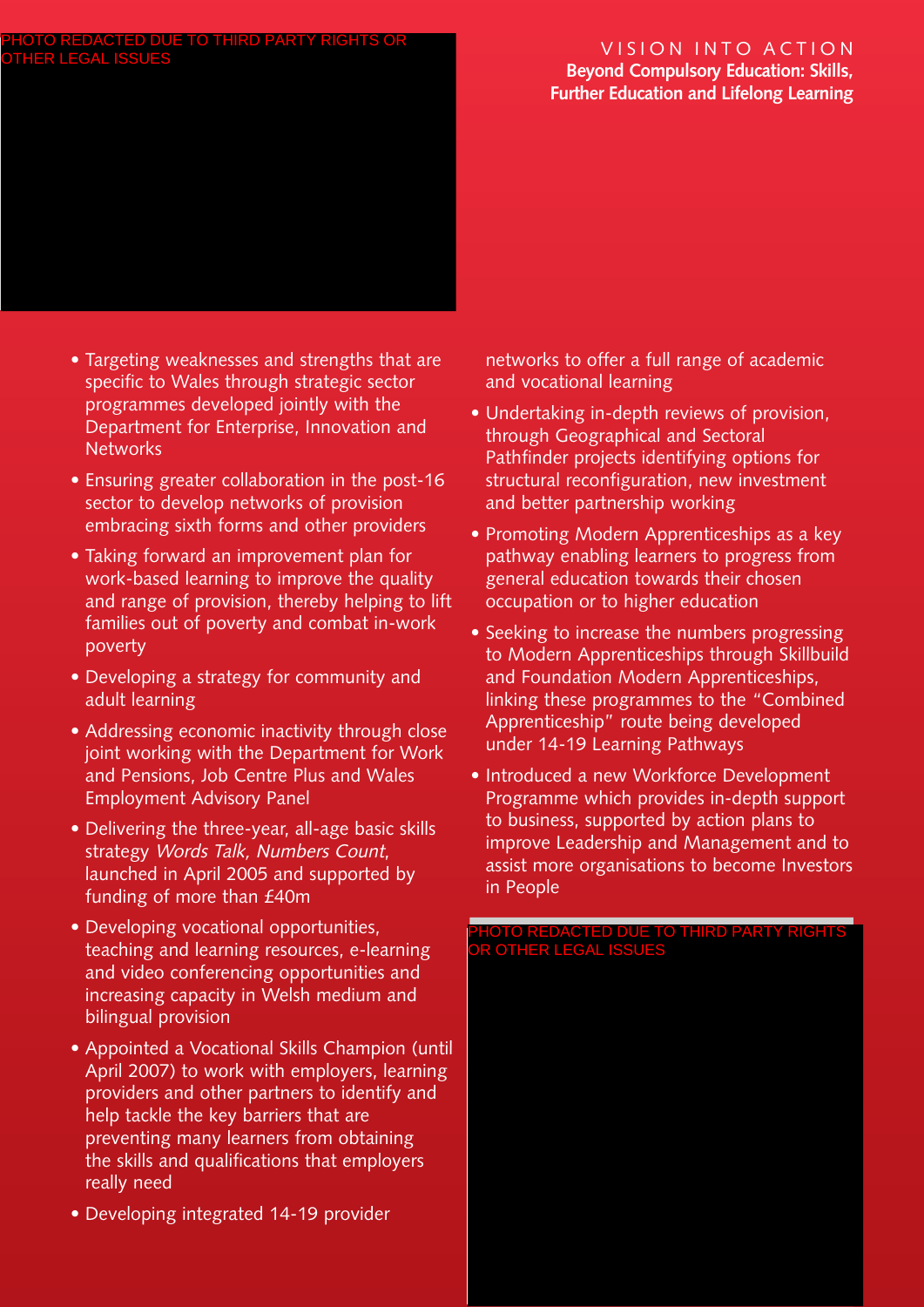#### VISION INTO ACTION **Beyond Compulsory Education: Skills, Further Education and Lifelong Learning**

LEGAL ISSUES

- Introducing a new, consistent Provider Performance Review in further education, work-based learning and community learning
- Implementing the Credit and Qualification Framework for Wales (CQFW)
- Implementing a new demand-led National Planning and Funding System for post-16 provision
- Reforming vocational qualifications to ensure that they meet the needs of Wales, improve levels of skill and educational achievement and command public confidence

# **OBJECTIVES Improve skills and add value to the Welsh economy**

To do this we will:

- Review the strategic mission of the FE sector in Wales. The review will consider the extent to which FE institutions should focus more clearly on economically useful skills; the extent to which they should specialise; efforts to improve quality; the place of selfregulation and other measures to streamline governance; the diverse nature of the sector; workforce development initiatives; and how best to monitor the views of students on a regular basis and to publish the results
- Develop new products such as the Workforce Development Programme – that will be comprehensive in scope and flexible enough to cover the requirements of

individual businesses, jointly with the Department for Enterprise, Innovation and **Networks** 

- Pursue an approach to workforce development which is differentiated by sector, working closely with Sector Skills Councils (SSCs) in the development of their respective Sector Skills Agreements and Sector Qualification Strategies, and taking account of the needs of different types of business **PHOTO REDACTED DUE TO THIRD PARTY RIGHTS OR OTHER**<br> **LEGAL ISSUES**<br> **CONDUCT CONTABATY** (Interaction and Networks<br> **e** Pursue an approach to workforce<br> **development which is differentiated by**<br>
sector, working closely wi
	- Ensure that vocational learning routes are clearly informed by the needs of employers and based on National Occupational Standards and robust Sector Qualification **Strategies**
	- Strengthen our policy to become more demand led by working with SSCs, and the Sector Skills Development Agency, to articulate skills demands at a sector level, which will inform prioritisation of delivery through the National Planning and Funding System
	- Deliver innovative approaches to create more and better opportunities for high-quality apprenticeships, to meet the skills demand of employers, and offer a credible career path for individuals of all ages
	- Develop new approaches to reduce gender stereotyping in learning
	- Support Leadership and Management Development training for organisations to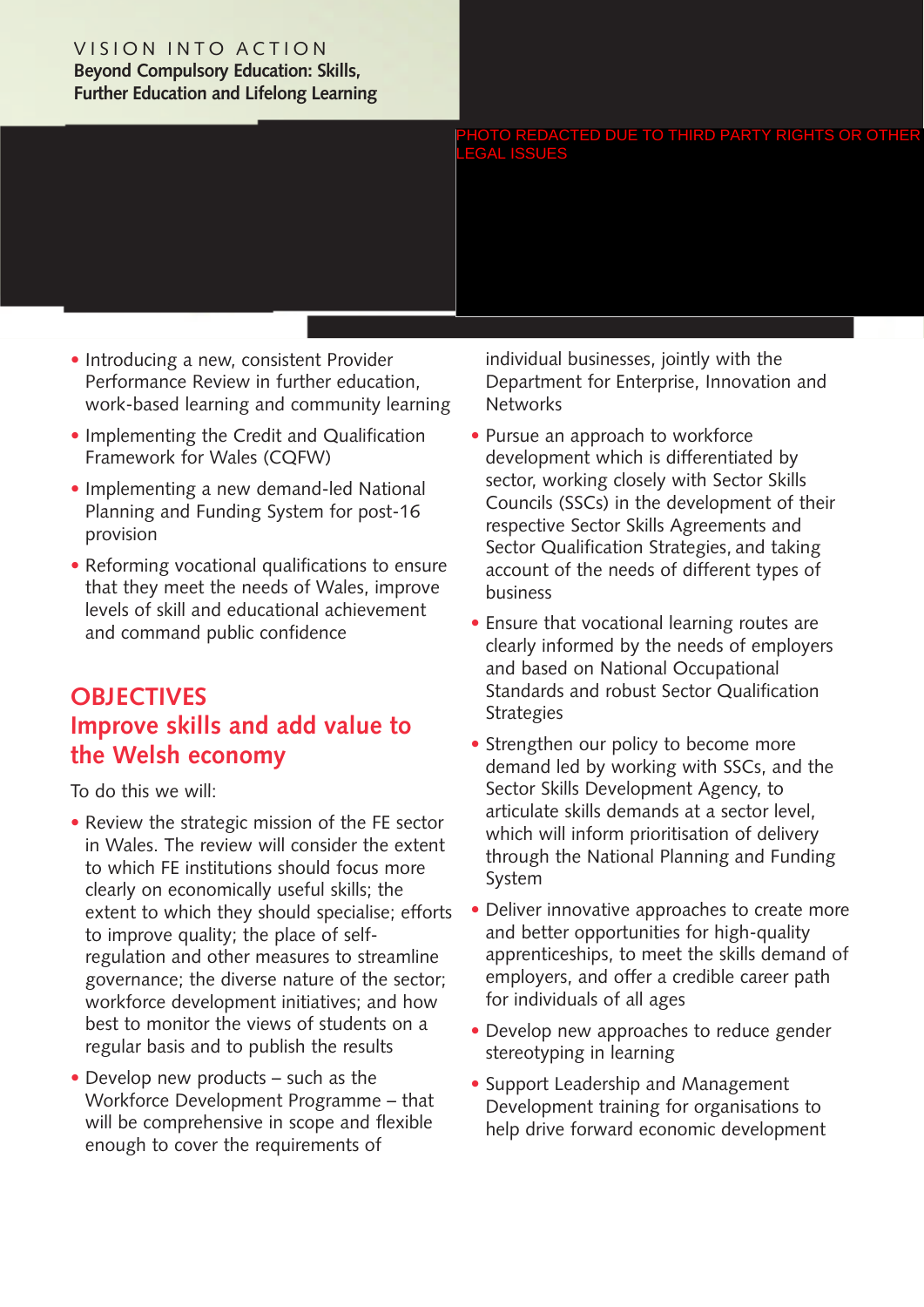#### VISION INTO ACTION **Beyond Compulsory Education: Skills, Further Education and Lifelong Learning**

PHOTO REDACTED DUE TO THIRD PARTY RIGHTS

OR OTHER LEGAL ISSUES



- Enable learning at all levels to be acquired in 'bite-sized' episodes and accredited towards whole qualifications by continuing to implement the Credit and Qualification Framework for Wales (CQFW)
- Develop the Welsh for Adults curriculum by unitising the suite of programmes, promoting both participation and progress toward recognition of learning achievements
- Work with partners to establish effective mechanisms for the accreditation of prior learning
- Continue the installation of video conferencing equipment to facilitate elearning, including linking learners and tutors between schools and colleges learning in and through the Welsh language
- Strengthen union-led learning, building on the successful Wales Union Learning Fund, as part of our wider strategy to tackle basic and other skills in the workplace
- Promote still further the benefits of the Investors in People standard and help organisations to achieve it
- Support the Department of Work and Pensions' welfare-to-work programmes and ensure they meet the needs of Wales as part of a wider drive to raise economic activity rates and help people out of inactivity
- Develop a Wales Offender Learning Journey, setting out the standards of service and delivery of learning for those serving custodial or community sentences, in collaboration with the National Offender Management Service (NOMS) Wales. This will help offenders in Wales move into

sustainable employment, thereby reducing re-offending and helping create safer communities

- Explore the introduction of Foundation Degrees through HE/FE partnerships, linked to our agenda for skills and vocational learning
- Promote the benefits of gaining skills to people of all ages
- Develop skills strategies for specific groups of people such as offenders

# **Improve the quality of post -16 learning**

- Drive up the quality of post-16 provision for work-based learning in partnership with Estyn, Fforwm, local authorities, the National Training Federation and the Association of Learning Providers. Our improvement plan for work-based learning will identify additional ways to make these routes more effective
- Develop a suite of indicators against which FE institutions and work-based learning providers in Wales might benchmark their performance, as an essential element of moving towards a greater degree of selfregulation by the sector of its management and governance
- Explore the scope for the establishment of a professional body to set and safeguard professional standards relating to Principals and lecturers within the FE sector and other post-compulsory providers in Wales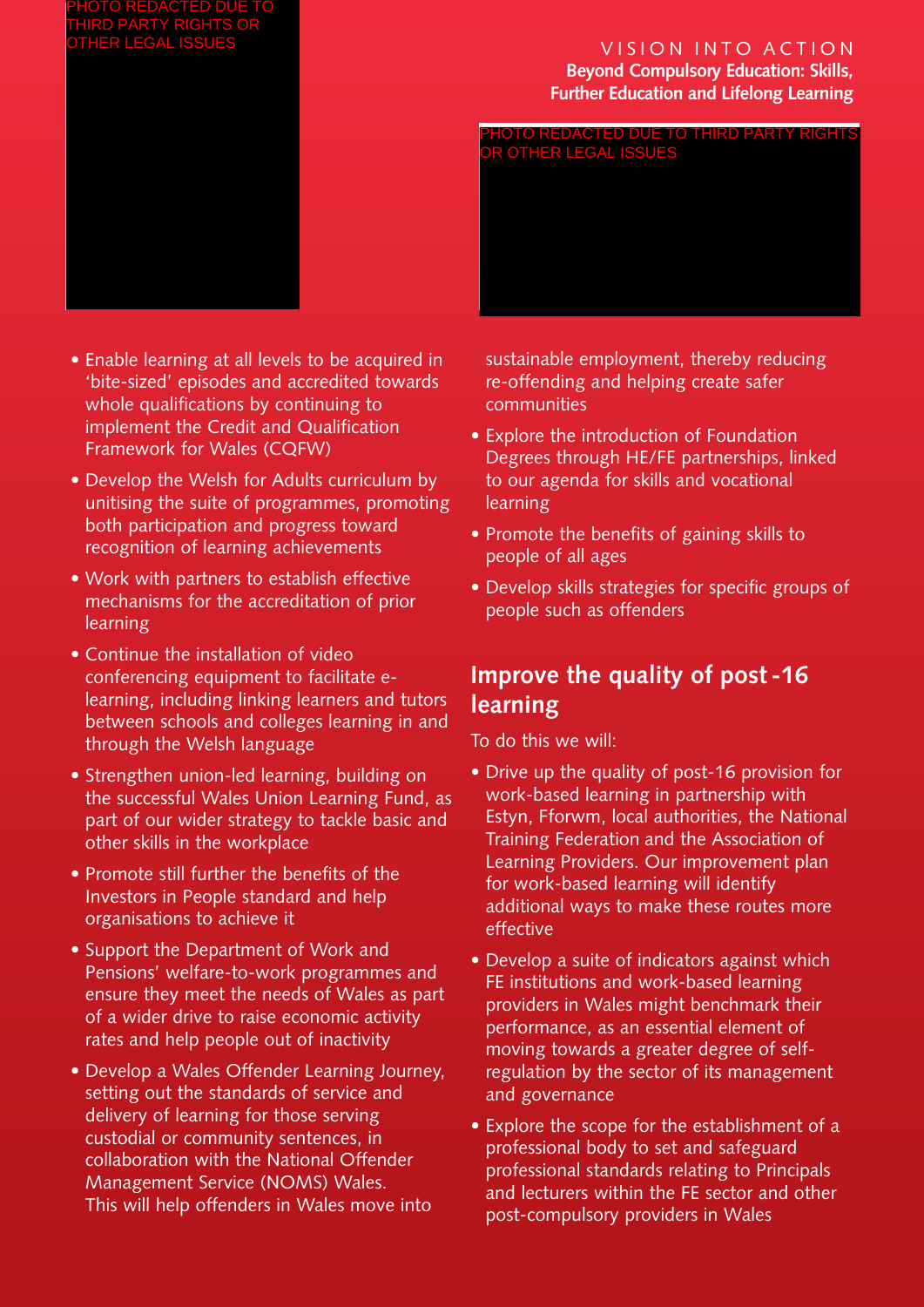#### VISION INTO ACTION **Beyond Compulsory Education: Skills, Further Education and Lifelong Learning**

#### PHOTO REDACTED DUE TO THIRD PARTY RIGHTS OR OTHER LEGAL ISSUES

- Build capacity, improve skills and raise standards for staff in all sectors in order to improve the quality of delivery. We will do this by developing a comprehensive workforce planning strategy (including an enhanced leadership programme)
- Improve the quality of delivery and access to a wider range of learning opportunities by facilitating increased collaboration between FE institutions, so that institutions which develop specialties in particular subject areas can more readily lead in delivering or in organising the delivery of such subjects by arrangement with other institutions. We would expect similar arrangements to develop locally with maintained schools as opportunities for enhancing the range of 14- 19 learning opportunities are explored and taken forward
- Facilitate collaboration by supporting more Pathfinder studies and pursuing this outcome by working with local authorities and other partners, including the voluntary sector, to deliver appropriate reconfiguration and change. We will support existing Pathfinder areas in taking forward the recommendations
- Put statutory provisions in place to permit maintained schools and FE institutions to form joint committees in order to formalise governance arrangements for collaborative arrangements
- Encourage formal partnership arrangements including mergers between institutions where they offer clear benefits to learners in terms of the range and quality of learning opportunities to be made available, and the wider access to those opportunities which may thus result
- Develop integrated local learning networks wherever practicable - commissioning Estyn area reviews as appropriate
- Apply the Provider Performance Review in further education, work-based learning and community learning to improve quality, raise standards and share best practice. By 2008 we will not fund provision which, post Estyn inspection, does not have as a minimum grade 3 (acceptable) in all areas of delivery
- Fully implement the National Planning and Funding System for post-16 provision, using information from Future Skills Wales surveys and demand intelligence from the Sector Skills Councils and others to steer future funding decisions. The National Planning and Funding System will work alongside the CQFW - credit will become the basis for funding across all sectors of post-16 provision

# **Support the Welsh Language**

- Revitalise Welsh for Adults provision by continuing to strengthen national coordination through the six established, dedicated language centres to help develop learning networks which can deliver high-quality opportunities for people to learn Welsh
- Support staff training in schools, FE and training providers, in the development of Welsh-medium and bilingual provision to increase opportunities for learning through the medium of Welsh
- Commission the development of further teaching and learning resources through the medium of Welsh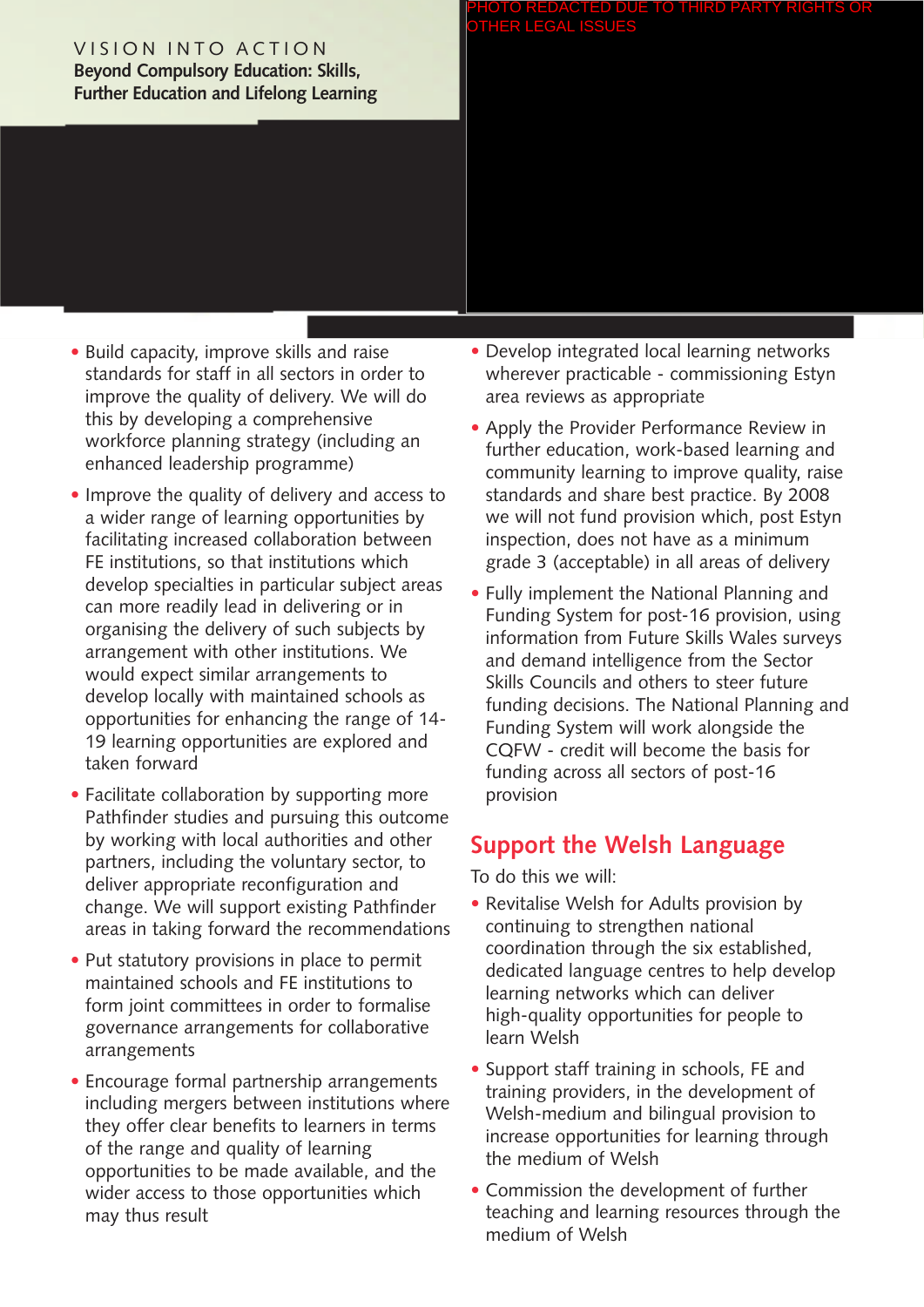# **The Future of Higher Education**

**The Learning Country vision:**

**We want to modernise the collaborative efforts of higher education in Wales, to widen access significantly; improve income generation; lift research activity; and exploit knowledge transfer to the benefit of the economy in Wales.**

#### **Outcomes:**

- **• The percentage of Research Council funding attracted by HEIs in Wales to rise from 3.3% to 4.5% by 2010**
- **• Research income from resources other than the Research Councils to increase by 100% by 2010 (2007 milestone - 60%)**
- **• The percentage of full time HE students enrolled at HEIs in Wales who are Welsh domiciled to increase from 60% to 70% by 2010 in order to encourage more graduates to work in Wales**
- **• The proportion of Welsh domiciled students in Welsh HEIs undertaking some element of their courses through the medium of Welsh to increase to 7% by 2010**
- **• The percentage of new entrants to undergraduate courses at UK universities from our most disadvantaged communities to rise from 8.9% to 11.4% by 2010**

## **WHAT DOES OUR ANALYSIS AND RESEARCH TELL US?**

- The rate of participation in higher education by 19 year olds from our most disadvantaged communities whilst higher than the UK average, is still to low
- We should aim to retain in Wales more of our 19 year olds who enter higher education in order to improve the percentage of students who after graduation stay in Wales to work
- The employability rates of graduates from our higher education institutions are extremely high
- There is a clear wage premium for those holding graduate qualifications
- We need to grow further the research base of the higher education sector in Wales
- Higher education institutions in Wales are generally smaller than in similar sized countries
- Virtually all young people in Wales who have the appropriate qualifications and wish to access HE, are able to do so. We therefore need to increase the number of young people in our most disadvantaged areas who attain such qualifications

OTO REDACTED DUE TO THIRD PARTY RIGHTS OR OTHER LEGAL ISSUES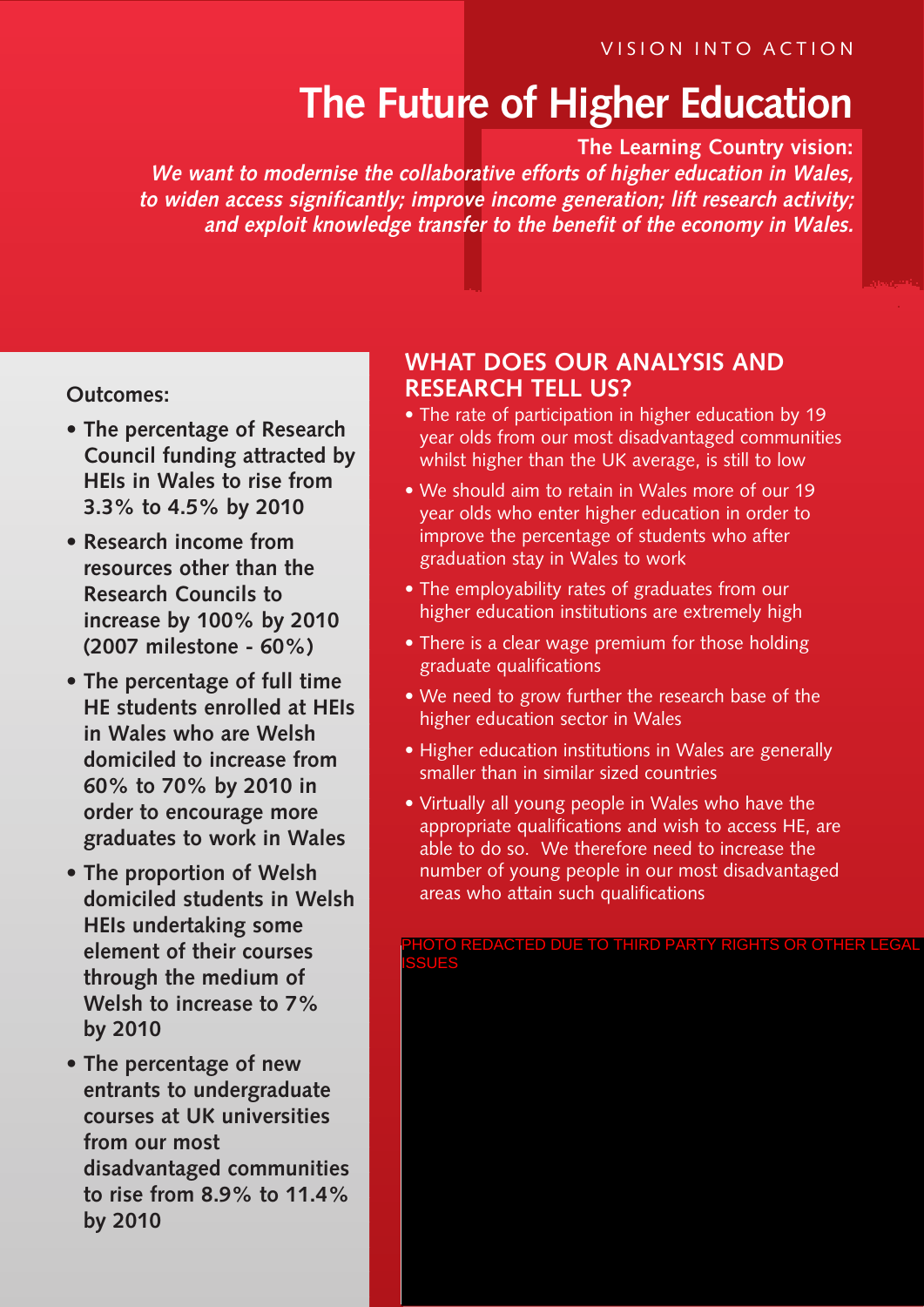#### VISION INTO ACTION **The Future of Higher Education**

#### PHOTO REDACTED DUE TO THIRD PARTY RIGHTS OR OTHER LEGAL ISSUES

# **What are we currently doing?**

- Enhancing partnership working and collaboration between sectors in order to develop a research base which builds on the considerable strengths of the HE sector in Wales and is commercially viable
- Developing the relationship between higher education and the other parts of the education and training sector to secure a much closer alignment of schools, further and higher education, allowing a continuum of lifelong learning
- Introducing a new tuition fee regime from 2007-08 to strengthen the financial base of higher education institutions and enable them to improve access from disadvantaged or under-represented groups through strong outreach activities
- Providing effective financial support tailored to the needs of Welsh students through Student Finance Wales
- Strengthening the capacity of higher education institutions to offer opportunities for students to study through the medium of Welsh. We will also continue to develop our suite of fully bilingual Student Finance Wales services
- Higher education is taking account of credit developments and wishes to ensure that learners on full-time programmes, part-time and access provision can achieve credits at the appropriate level
- Following the Graham Review, developing plans to promote and support part-time higher education
- Reviewing current strategies for promoting access to higher education, in the light of the Rees Report and in partnership with the sector and other key stakeholders

## **OBJECTIVES**

## **Promote reconfiguration and collaboration within the HE sector to improve quality and strengthen research**

To do this we will:

- Use Reaching Higher funds not simply to support collaboration but more strategicallythrough the development of world class research groups that will attract the best students and world-class academic talent
- Promote reconfiguration and collaboration in higher education, particularly in relation to the merger of our post-92 institutions in South-East Wales
- Support the developments that will result in Merthyr Tydfil and Ebbw Vale becoming university towns
- Continue to work with the Credit and Qualifications Framework for Wales, taking account of developments elsewhere in the UK and beyond

## **Improve knowledge exploitation and maximise the contribution of HE to the development of a knowledge economy**

To do this we will:

• Use Reaching Higher and other funding sources to ensure that the strengths of the higher education sector in science are matched with the strengths in the Welsh economy and other sectors such as health to secure the maximum benefit to Wales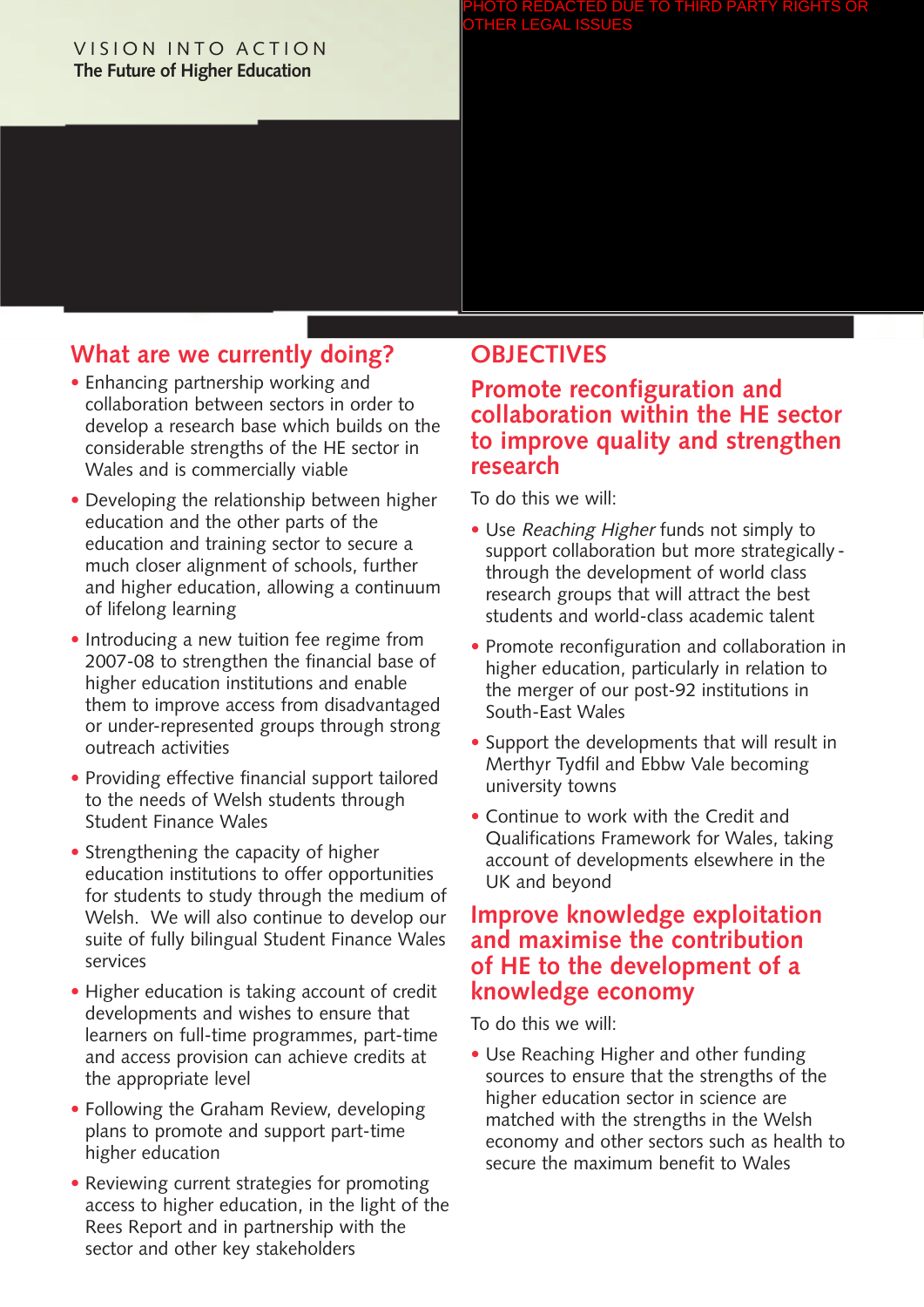#### VISION INTO ACTION **The Future of Higher Education**



• Take forward the recommendations of the "Nexus Report" in collaboration with the HE sector, and use reconfiguration and collaboration funds more strategically to help deliver the objectives set out in "Wales: A Vibrant Economy

# **Enhance Welsh Medium Provision**

To do this we will:

- Provide support for expanded marketing initiatives on an all-Wales basis and take action to widen access and progression routes for Welsh-medium provision
- Expect all Welsh HEIs to access the expertise of the UK-wide Higher Education Academy which supports quality enhancement in teaching and the student experience in higher education and excellence in teaching through the medium of Welsh
- Introduce training programmes for new and existing staff

# **Support the needs of Welsh students and enable them to participate in higher education**

To do this we will:

- Take forward the recommendations of the second Rees Report on the funding of higher education and student support arrangements in Wales, including proposals for subjects not available in Wales
- Develop a National Bursary Scheme for Wales in partnership with the HE sector. The additional income generated by higher tuition fees will enable HEIs to provide

additional, targeted support for students from disadvantaged backgrounds and widen participation by under-represented groups

- Consider the needs of under-represented groups in designing student support mechanisms
- Enhance opportunities for studying part time and the support provided for part-time learners in response to the recommendations of the Graham Review
- Review the 'Student Finance Wales' service delivery model to ensure that it is fit for purpose, customer focused and continues to provide value for money
- Evaluate the extent to which the new package of support for Welsh domiciled students studying in the HEIs of Wales encourages more of them to stay, and indeed to start their own businesses here

#### PHOTO REDACTED DUE TO THIRD PARTY RIGHTS OR OTHER LEGAL ISSUES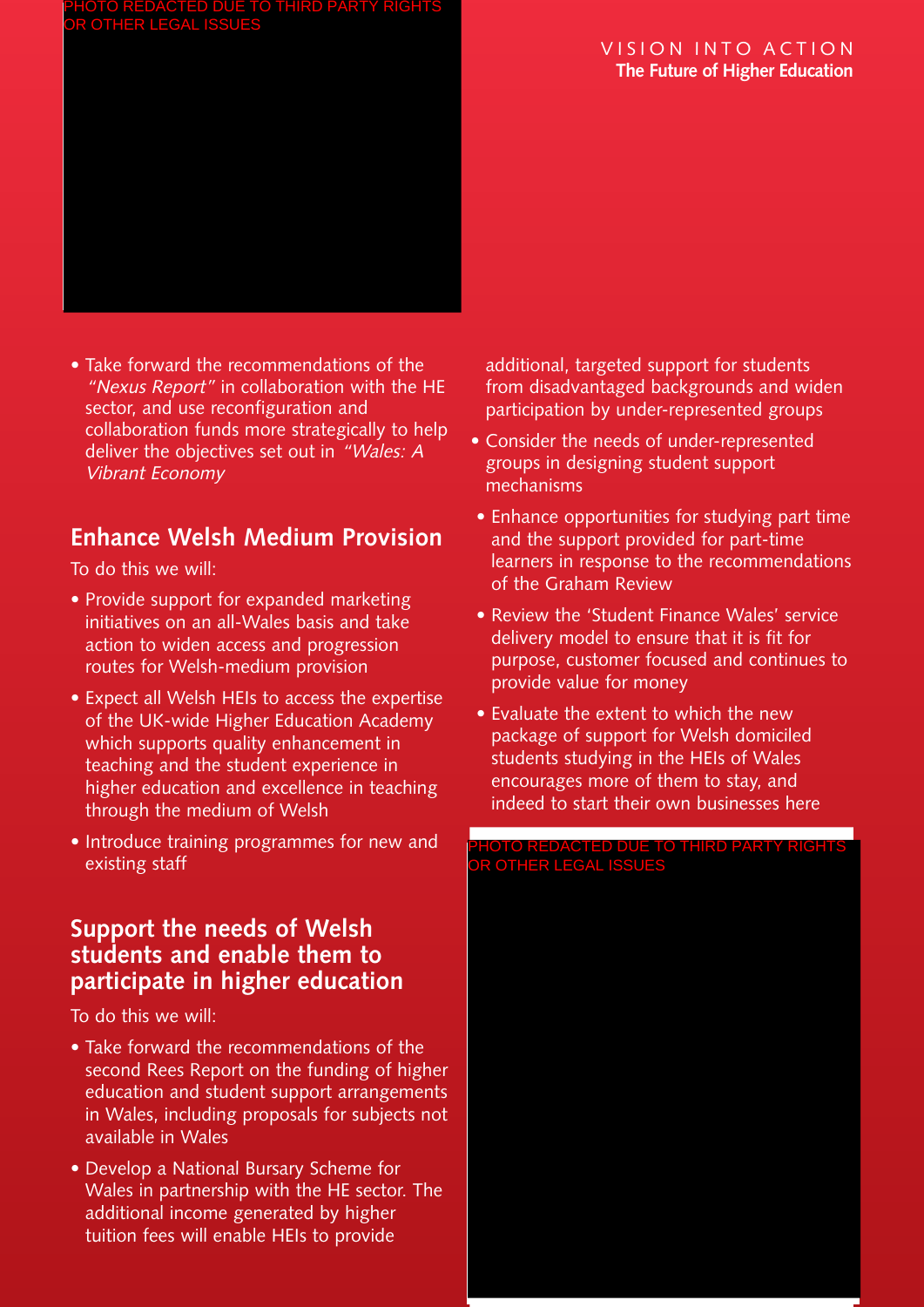## VISION INTO ACTION

# **Quality Education Servic**

# **WHAT DOES OUR ANALYSIS AND RESEARCH TELL US?**

- Achieving at least a minimum level of educational attainment is critical to the happiness, success and wellbeing of individuals in our society
- Early and intensive intervention in education and care produce benefits for the individual and society that are experienced across the lifespan, particularly by the most disadvantaged children
- Reducing levels of child poverty and ensuring that we safeguard our most vulnerable children are important for educational success
- Lifelong learning is crucial for securing employment, personal wellbeing and the participation of individuals in society
- A focus on all of the needs of children, and a unified system of providing for those needs, are important factors in achieving successful outcomes
- Providing children and young people with the opportunity to influence their education and training not only promotes democracy and citizenship but also increases their motivation and achievement

# **What are we currently doing?**

- Delivering our seven core aims for children and young people, themselves developed from the United Nations Convention on the Rights of the Child
- Supporting local authorities and the voluntary sector in developing local

partnerships and plans for delivery of service for all children and young people

- Enabling children and young people to participate at all levels through Funky Dragon (the Children and Young People's Assembly for Wales), Youth Forums and Schools Councils
- Taking forward 'Extending Entitlement' for all young people between the ages of 11 and 25 in Wales to ensure that they can:
	- participate effectively in learning;
	- take advantage of opportunities for employment; and
	- participate effectively and responsibly in their communities

#### PHOTO REDACTED DUE TO THIRD PARTY RIGHTS OR OTHER LEGAL ISSUES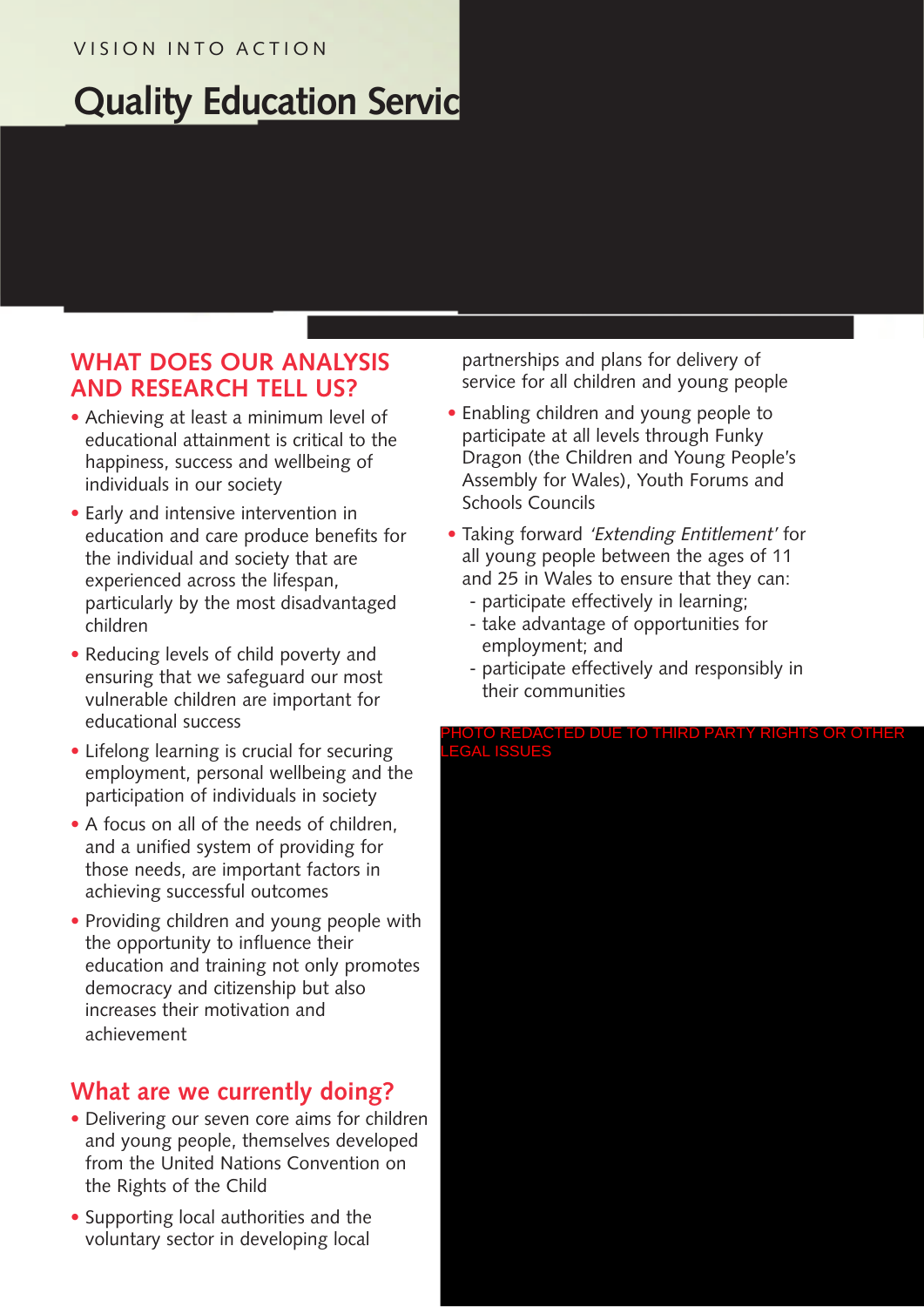## VISION INTO ACTION

**Quality Education Services and Equal Opportunity for Children, Young People and Adult**

- Implementing the National Service Framework for Children, Young People and Maternity Services which sets out standards that children, young people and their families have a right to receive in Wales in health and social services and related aspects of other services, such as education
- Implementing a range of initiatives under the Iaith Pawb banner, our national action plan for a bilingual Wales, which extends from early years through to adult learning
- Implementing the all-age Basic Skills Strategy Words Talk, Numbers Count which aims to get the maximum number of people of all ages up to a minimum of Level 1 literacy and numeracy
- Ensuring that adults and older people can benefit from lifelong learning through our Strategy for Older People
- Ensuring that minority and disadvantaged groups benefit from our strategies to tackle inequality and underachievement in schools and other settings
- Removing barriers and providing improved advice and guidance services to help more people into learning and employment
- Ensuring that children and young people are properly safeguarded within learning environments
- Consulting on a youth work strategy

# **OBJECTIVES Improve services and protection for children and young people**

- Increase the opportunities for children and young people to participate in all aspects of policy and decision making which impact on their lives, in particular by requiring all primary (excluding nursery and infant), special and secondary schools to have schools councils by November 2006 and supporting the continuing development of local youth forums
- Promote collaboration under the Children Act 2004 to improve the delivery of services for children and young people through partnerships for joint planning, commissioning and delivery, so as to secure effective multi-agency working and information sharing based on the needs of the child
- Give guidance to Children and Young People's Partnerships on the development of Children and Young People's Plans covering all services, including education, which will be required from 2008
- Secure the 10 entitlements we have established for all 11-25 year olds through Young People's Partnerships
- Implement the standards set out in the draft National Service Framework for Children, Young People and Maternity Services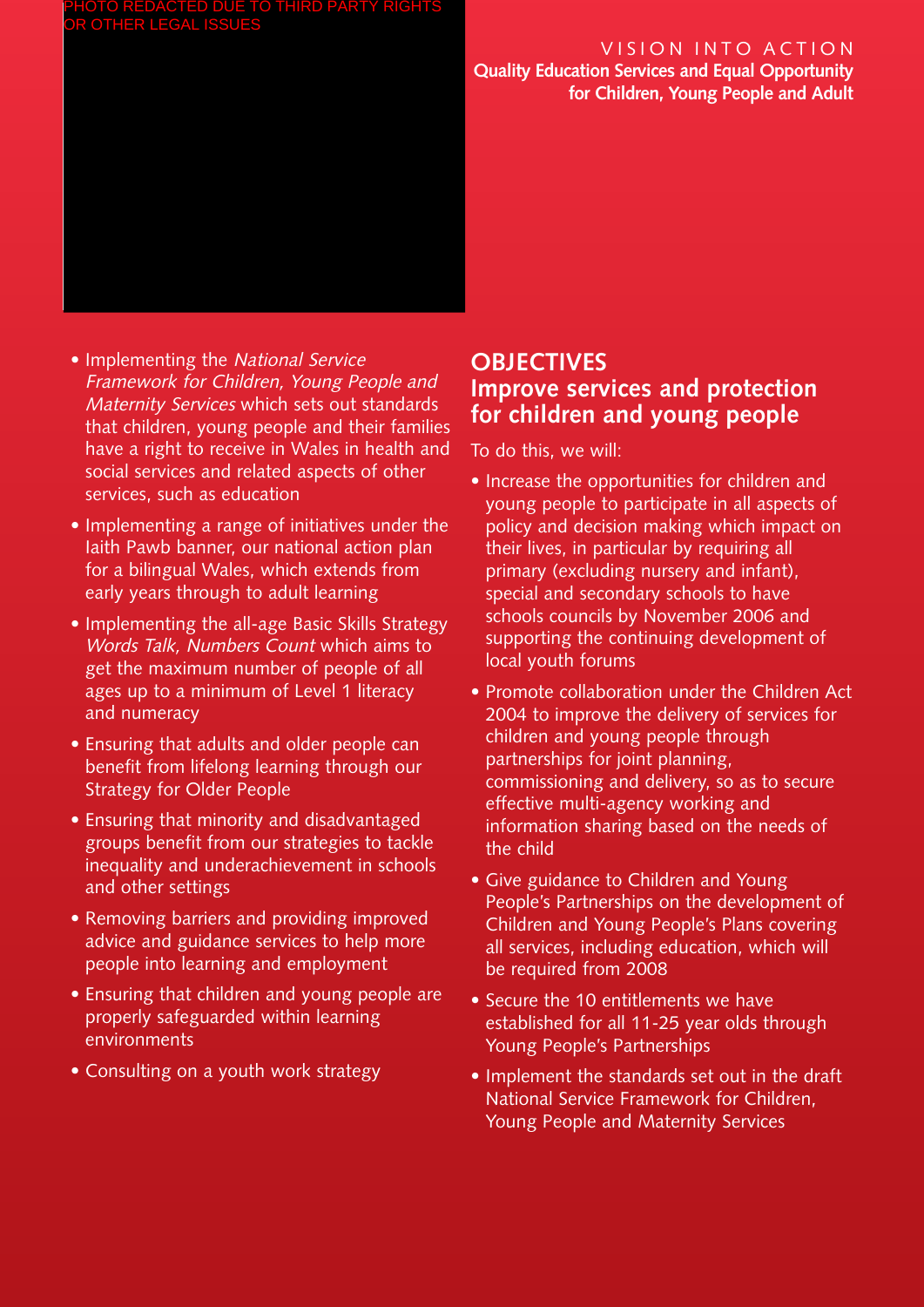## VISION INTO ACTION

**Quality Education Services and Equal Opportunity for Children, Young People and Adult**

#### PHOTO REDACTED DUE TO THIRD PARTY RIGHTS OR OTHER LEGAL ISSUES

REDACTED DUE PARTY RIGHTS OR OTHER LEGAL ISSUES

- Ensure that high-quality early years education and care provision is available to provide the best possible start in life for all our children, including improvements for preventative interventions; parenting; play; childcare; and safeguarding children
- Provide additional support for those learners in the care of the local authority, using the RAISE programme to ensure that they are fully supported in their learning, especially during the final two years of compulsory education
- Improve the tools, frameworks, and methodologies that facilitate contact between professionals who support individual children or who have concerns about their development, well-being or welfare to secure early, coherent interventions
- Implement the Play Policy Implementation Plan, which takes forward children's right to play as set out in the Assembly Government's core aims
- Develop Education for Sustainable Development and Global Citizenship (ESDGC) by implementing the Action Plan launched in September 2006, which provides a comprehensive agenda for education and

#### PHOTO REDACTED DUE TO THIRD PARTY RIGHTS OR OTHER LEGAL ISSUES

training in Wales; implementation to be taken forward by an ESDGC Champion appointed by the Assembly Government

- Respond to the recommendations within the Safeguarding Vulnerable Children Review and the endorsed recommendations of the Clywch Inquiry undertaken by the Children's Commissioner to ensure children and young people are educated within safe learning environments, identifying children and young people who may be in need or at risk and enabling an appropriate partnership response
- Revise arrangements to prevent unsuitable people from working with children and young people
- Deliver on the outcomes of the youth work strategy consultation

# **Promote equality of opportunity for all learners**

- Help to eradicate child poverty by 2020 through the Assembly Government's Child Poverty Implementation Plan
- Remove barriers to learning for pupils with additional learning needs and re-engage those who are disaffected by implementing an Inclusion Policy and Performance Framework
- Ensure that the Commissioner for Older People gives close attention to matters of access to learning and skills development to encourage more people to remain economically active for longer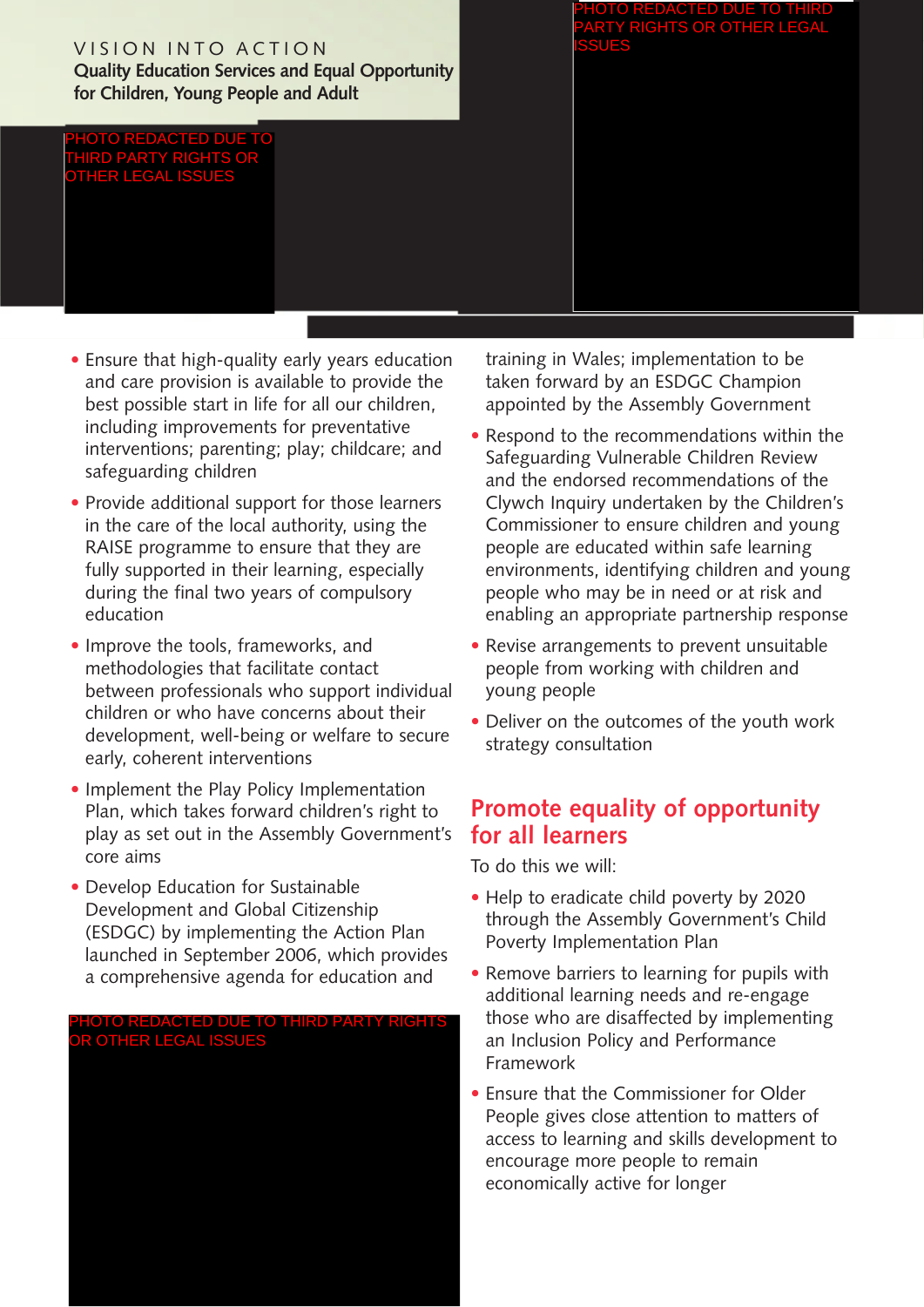#### VISION INTO ACTION **Quality Education Services and Equal Opportunity for Children, Young People and Adult**

- Ensure that regardless of race, disability, social circumstances, ethnicity, age or gender all learners have access to education and learning opportunities which address their individual needs
- Implement the Credit and Qualifications Framework for Wales to enable all learners to climb the learning ladder and to support the development of an inclusive society where everyone has the opportunity to fulfil their potential
- Ensure that learners in Wales are guaranteed high-quality qualifications and have sufficient information to make informed choices about the qualifications that best suit their needs
- Develop a Wales Offender Learning Strategy that provides more appropriate and relevant learning to those serving custodial or community sentences and leads to sustained employment as a means of reducing re-offending and building safer communities

# **Improve opportunities and support for Welsh speakers and learners**

To do this we will:

- Help to create a bilingual Wales through laith Pawb, reviewing progress and developing further action to ensure that our goals are achieved
- Address the drift from Welsh first language to Welsh second language in the transition from primary to secondary school
- Seek to turn the positive initial outcomes of the immersion and intensive language teaching pilot projects into mainstream provision
- Extend the range of qualifications, particularly vocational qualifications, available through the medium of Welsh
- Continue to develop national coordination for the Welsh for Adults programme through the language centres, by improved planning, quality assurance, tutor training, marketing data collection, development of teaching and learning courses and advice to adult learners

PHOTO REDACTED DUE TO THIRD PARTY RIGHTS OR OTHER LEGAL ISSUES